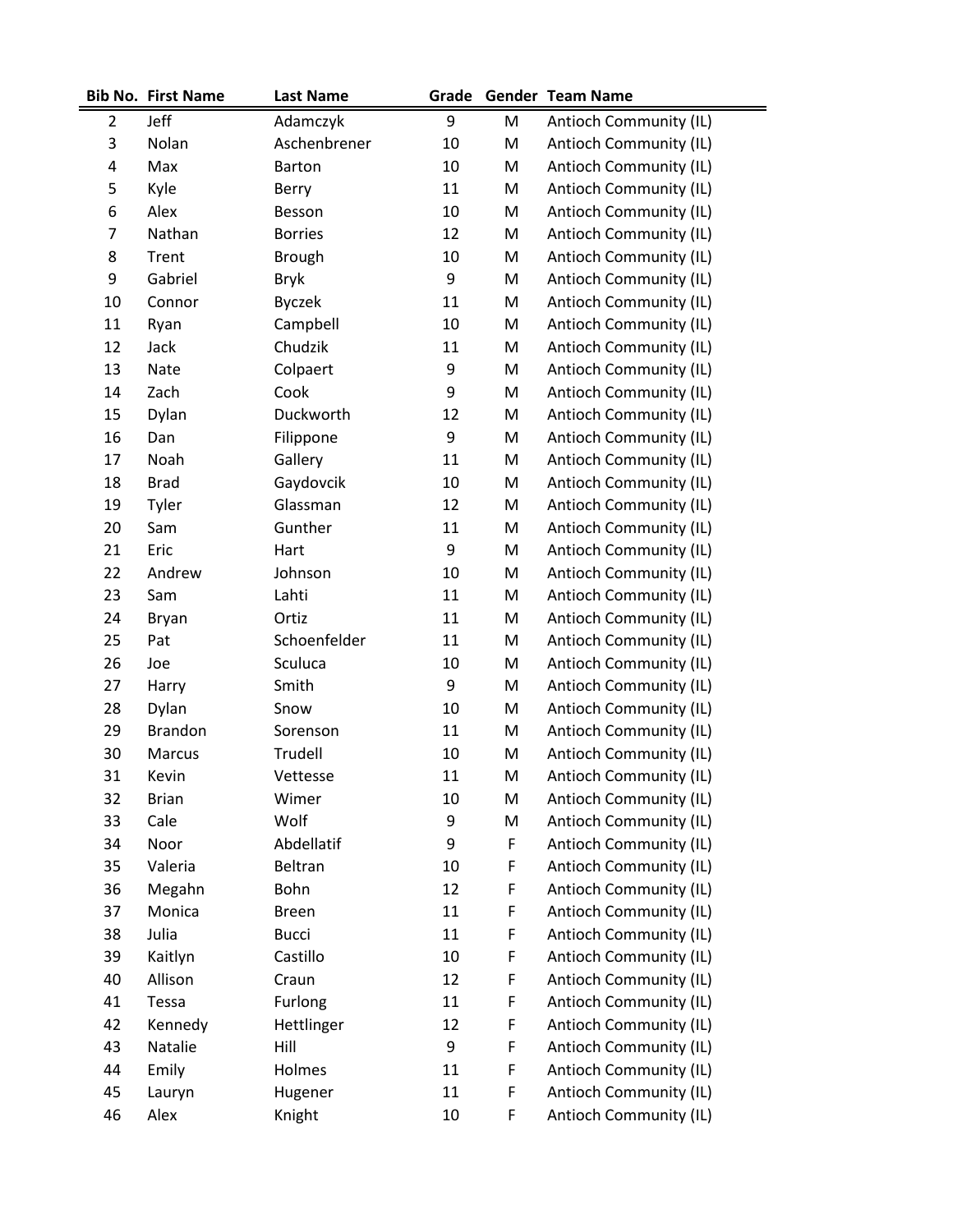| 47 | Jessica       | Lamberty      | 10 | F | Antioch Community (IL)              |
|----|---------------|---------------|----|---|-------------------------------------|
| 48 | Alexis        | Lind          | 10 | F | Antioch Community (IL)              |
| 49 | Gracie        | Mateja        | 10 | F | Antioch Community (IL)              |
| 50 | Rylie         | Mercer        | 11 | F | Antioch Community (IL)              |
| 51 | Allison       | Morris        | 10 | F | Antioch Community (IL)              |
| 52 | Natalie       | Nielsen       | 12 | F | Antioch Community (IL)              |
| 53 | Nicole        | Peterson      | 11 | F | Antioch Community (IL)              |
| 54 | Abby          | Russell       | 11 | F | Antioch Community (IL)              |
| 55 | Allison       | Smith         | 12 | F | Antioch Community (IL)              |
| 56 | Ryan          | Falkinham     | 9  | M | Beaver Dam                          |
| 57 | Cade          | Ferron        | 9  | M | Beaver Dam                          |
| 58 | Marcus        | Freeby        | 12 | M | Beaver Dam                          |
| 59 | Ben           | Hartl         | 12 | M | Beaver Dam                          |
| 60 | Hunter        | Howland       | 9  | M | Beaver Dam                          |
| 61 | Connor        | Kelm          | 9  | M | <b>Beaver Dam</b>                   |
| 62 | Aaron         | Kremsreiter   | 12 | M | Beaver Dam                          |
| 63 | Daniel        | Meyer         | 10 | M | Beaver Dam                          |
| 64 | Gino          | Montoya       | 11 | M | Beaver Dam                          |
| 65 | Isaiah        | Rabata        | 12 | M | Beaver Dam                          |
| 66 | Nate          | Simon         | 12 | M | Beaver Dam                          |
| 67 | Lucas         | Smith         | 9  | M | Beaver Dam                          |
| 68 | Sam           | Uhrich        | 12 | M | Beaver Dam                          |
| 69 | Kennedy       | Ferron        | 11 | F | Beaver Dam                          |
| 70 | Mackenzie     | Helgemoe      | 12 | F | Beaver Dam                          |
| 71 | Emma          | Jaeckel       | 9  | F | Beaver Dam                          |
| 72 | Mercedes      | Krenz         | 12 | F | Beaver Dam                          |
| 73 | Jessica       | Kuhl          | 11 | F | Beaver Dam                          |
| 74 | Morgan        | Kuhl          | 9  | F | Beaver Dam                          |
| 75 | Justice       | Montoya       | 11 | F | Beaver Dam                          |
| 76 | Audrey        | Oien          | 11 | F | <b>Beaver Dam</b>                   |
| 77 | Hailey        | Stofflet      | 10 | F | Beaver Dam                          |
| 78 | Rachel        | Uhrich        | 9  | F | Beaver Dam                          |
| 79 | Paige         | White         | 10 | F | Beaver Dam                          |
| 80 | Catie         | Wolc          | 12 | F | Beaver Dam                          |
| 81 | Renee         | Bixby         | 12 | F | <b>Catholic Memorial</b>            |
| 82 | Maureen       | <b>Dusing</b> | 10 | F | <b>Catholic Memorial</b>            |
| 83 | Miranda       | Fritz         | 12 | F | <b>Catholic Memorial</b>            |
| 84 | Kathleen      | Hirsch        | 10 | F | <b>Catholic Memorial</b>            |
| 85 | Laura         | Hirsch        | 10 | F | <b>Catholic Memorial</b>            |
| 86 | <b>Brenna</b> | Lewandowski   | 12 | F | <b>Catholic Memorial</b>            |
| 87 | Kate          | Mrochinski    | 11 | F | <b>Catholic Memorial</b>            |
| 88 | Josie         | Schrubbe      | 10 | F | <b>Catholic Memorial</b>            |
| 89 | Maddie        | Sibilsky      | 11 | F | <b>Catholic Memorial</b>            |
| 90 | Erin          | Sullivan      | 11 | F | <b>Catholic Memorial</b>            |
| 91 | Josh          | Borgwardt     | 11 | M | Chicago Northside College Prep (IL) |
| 92 | <b>Nick</b>   | Brown         | 10 | M | Chicago Northside College Prep (IL) |
| 93 | Sarrin        | Chethik       | 12 | M | Chicago Northside College Prep (IL) |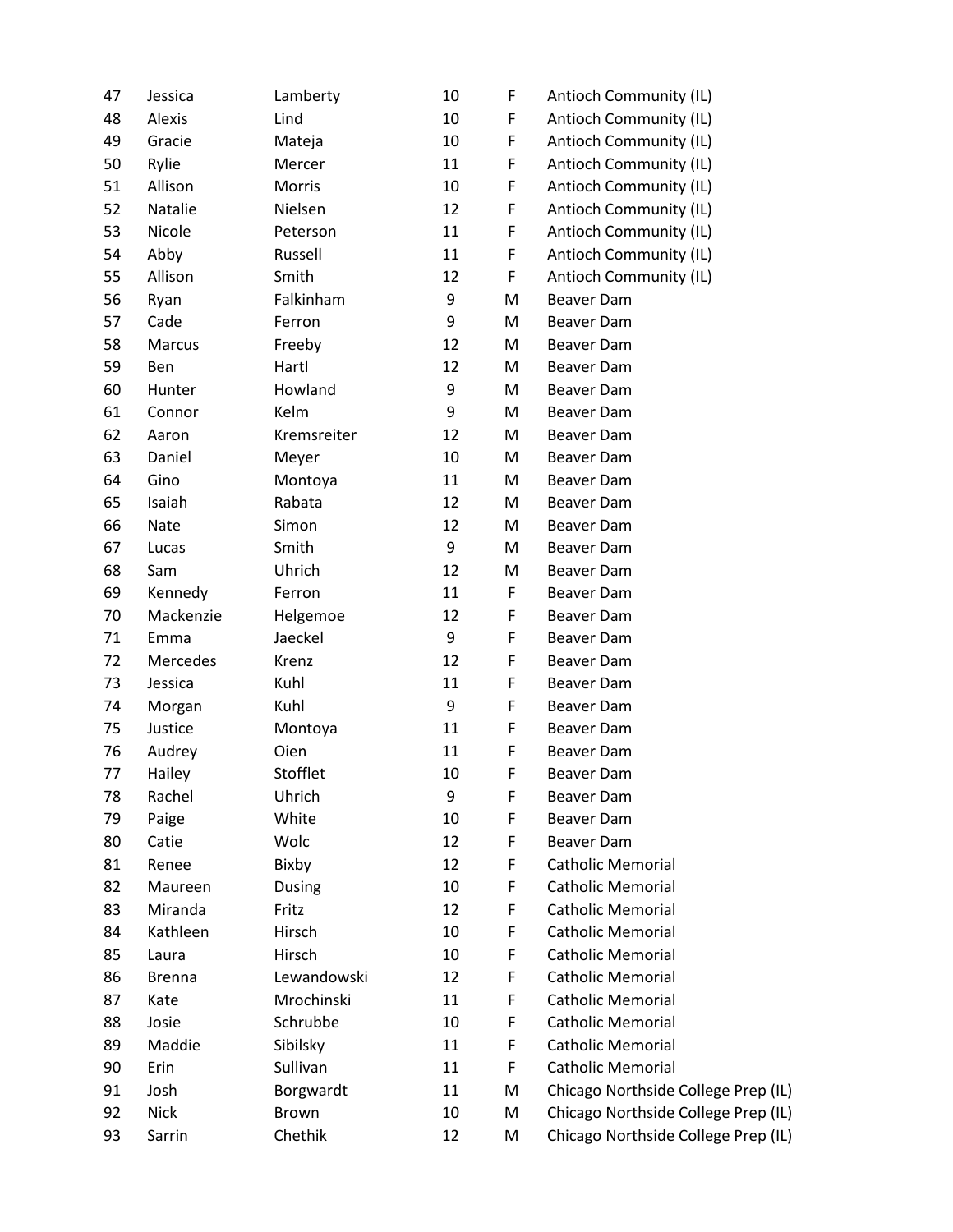| 94  | Jayson           | Coy           | 9  | M | Chicago Northside College Prep (IL) |
|-----|------------------|---------------|----|---|-------------------------------------|
| 95  | Kyle             | Friedler      | 11 | M | Chicago Northside College Prep (IL) |
| 96  | Dylan            | Garcia        | 10 | M | Chicago Northside College Prep (IL) |
| 97  | Matthew          | Gomez         | 12 | M | Chicago Northside College Prep (IL) |
| 98  | Charlie          | Guthmann      | 10 | M | Chicago Northside College Prep (IL) |
| 99  | Max              | Guthmann      | 12 | M | Chicago Northside College Prep (IL) |
| 100 | Owen             | Hering        | 9  | M | Chicago Northside College Prep (IL) |
| 101 | Troy             | Hu            | 12 | M | Chicago Northside College Prep (IL) |
| 102 | Carel            | Jones         | 10 | M | Chicago Northside College Prep (IL) |
| 103 | John             | Kim           | 9  | M | Chicago Northside College Prep (IL) |
| 104 | Gus              | Kuhnen        | 10 | M | Chicago Northside College Prep (IL) |
| 105 | Arjuna           | Lemke         | 11 | M | Chicago Northside College Prep (IL) |
| 106 | Jarron           | Long          | 9  | M | Chicago Northside College Prep (IL) |
| 107 | Kyle             | Lowenthal     | 10 | M | Chicago Northside College Prep (IL) |
| 108 | Marcelo          | Lozano        | 11 | M | Chicago Northside College Prep (IL) |
| 109 | <b>Brian</b>     | McManus       | 11 | M | Chicago Northside College Prep (IL) |
| 110 | Seth             | Nicholoff     | 9  | M | Chicago Northside College Prep (IL) |
| 111 | Norberto         | <b>Nieves</b> | 9  | M | Chicago Northside College Prep (IL) |
| 112 | Alex             | Ortiz         | 11 | M | Chicago Northside College Prep (IL) |
| 113 | Daniel           | Panganiban    | 9  | M | Chicago Northside College Prep (IL) |
| 114 | Danny            | Rosen         | 12 | M | Chicago Northside College Prep (IL) |
| 115 | Michael          | Rupprecht     | 12 | M | Chicago Northside College Prep (IL) |
| 116 | Alejandro        | Serrano       | 12 | M | Chicago Northside College Prep (IL) |
| 117 | Sergio           | Soto          | 11 | M | Chicago Northside College Prep (IL) |
| 118 | Natan            | Spear         | 9  | M | Chicago Northside College Prep (IL) |
| 119 | Gabe             | Stacey        | 12 | M | Chicago Northside College Prep (IL) |
| 120 | Kristopher       | Ushijima      | 9  | M | Chicago Northside College Prep (IL) |
| 121 | Long             | Vuong         | 9  | M | Chicago Northside College Prep (IL) |
| 122 | Jack             | Webster       | 11 | M | Chicago Northside College Prep (IL) |
| 123 | Aaron            | Williams      | 9  | M | Chicago Northside College Prep (IL) |
| 124 | Piotr            | Wojcik        | 12 | M | Chicago Northside College Prep (IL) |
| 125 | Iman             | Adejtunji     | 9  | F | Chicago Northside College Prep (IL) |
| 126 | Amulya           | Aluru         | 9  | F | Chicago Northside College Prep (IL) |
| 127 | Sylwia           | <b>Balata</b> | 11 | F | Chicago Northside College Prep (IL) |
| 128 | Citlali          | Blanco        | 10 | F | Chicago Northside College Prep (IL) |
| 129 | Stephanie        | <b>Burdin</b> | 9  | F | Chicago Northside College Prep (IL) |
| 130 | Summer           | Calvache      | 12 | F | Chicago Northside College Prep (IL) |
| 131 | Fiona            | Casey         | 11 | F | Chicago Northside College Prep (IL) |
| 132 | Christa          | Ciesil        | 9  | F | Chicago Northside College Prep (IL) |
| 133 | Delphine         | Clatanoff     | 9  | F | Chicago Northside College Prep (IL) |
| 134 | Madeline         | Dolinsky      | 12 | F | Chicago Northside College Prep (IL) |
| 135 | Erin             | Franke        | 9  | F | Chicago Northside College Prep (IL) |
| 136 | Erin             | Goldman       | 9  | F | Chicago Northside College Prep (IL) |
| 137 | <b>Bridgette</b> | Hegarty       | 10 | F | Chicago Northside College Prep (IL) |
| 138 | Olivia           | Hering        | 11 | F | Chicago Northside College Prep (IL) |
| 139 | Sally            | Kim           | 9  | F | Chicago Northside College Prep (IL) |
| 140 | Bella            | Kiser         | 12 | F | Chicago Northside College Prep (IL) |
|     |                  |               |    |   |                                     |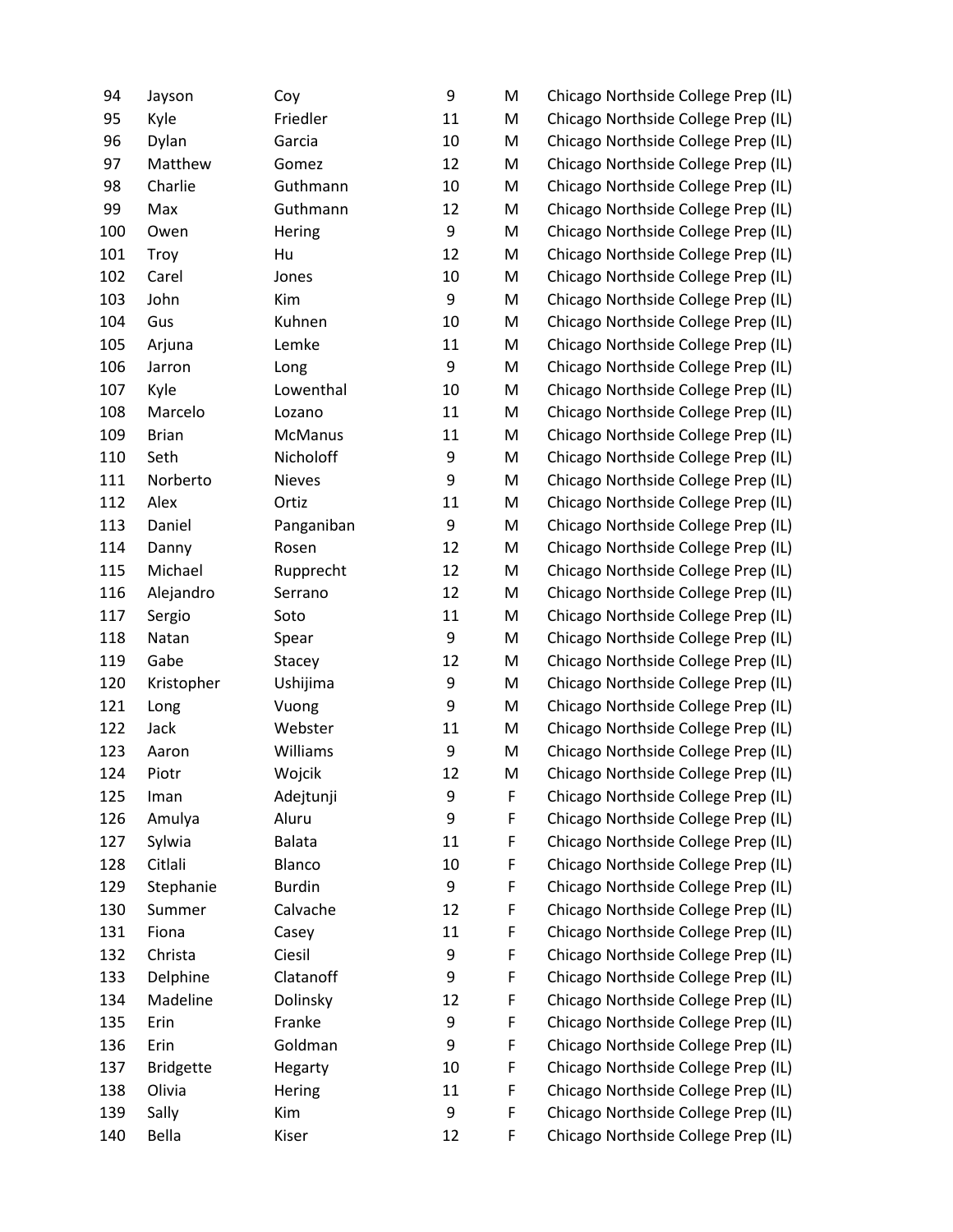| 141 | Kimberly   | Lu            | 10 | F | Chicago Northside College Prep (IL) |
|-----|------------|---------------|----|---|-------------------------------------|
| 142 | Alexis     | Martinez I    | 9  | F | Chicago Northside College Prep (IL) |
| 143 | Alexis     | Martinez II   | 10 | F | Chicago Northside College Prep (IL) |
| 144 | Bella      | Masterson     | 12 | F | Chicago Northside College Prep (IL) |
| 145 | Maeve      | Masterson     | 10 | F | Chicago Northside College Prep (IL) |
| 146 | Sara       | McCoy         | 10 | F | Chicago Northside College Prep (IL) |
| 147 | Amber      | Mich          | 12 | F | Chicago Northside College Prep (IL) |
| 148 | Eliana     | Neurohr       | 9  | F | Chicago Northside College Prep (IL) |
| 149 | Fiona      | Panther       | 10 | F | Chicago Northside College Prep (IL) |
| 150 | Anna       | Pasek         | 11 | F | Chicago Northside College Prep (IL) |
| 151 | Tirzah     | Reed          | 11 | F | Chicago Northside College Prep (IL) |
| 152 | Kristen    | Rigsby        | 10 | F | Chicago Northside College Prep (IL) |
| 153 | Emily      | Robinson      | 9  | F | Chicago Northside College Prep (IL) |
| 154 | Violet     | Sackett       | 12 | F | Chicago Northside College Prep (IL) |
| 155 | Jessica    | Salmi         | 11 | F | Chicago Northside College Prep (IL) |
| 156 | Madeline   | Schwartz      | 12 | F | Chicago Northside College Prep (IL) |
| 157 | Faith      | Zehfuss       | 9  | F | Chicago Northside College Prep (IL) |
| 158 | Sam        | DiVarco       | 11 | M | Elkhorn                             |
| 159 | Arandu     | Huerta        | 11 | M | Elkhorn                             |
| 160 | Spencer    | Ingersol      | 9  | M | Elkhorn                             |
| 161 | Connor     | LaFavor       | 12 | M | Elkhorn                             |
| 162 | Ryan       | Marks         | 10 | M | Elkhorn                             |
| 163 | Colin      | Passler       | 10 | M | Elkhorn                             |
| 164 | Justin     | Pflanzer      | 9  | M | Elkhorn                             |
| 165 | Logan      | Radlien       | 10 | M | Elkhorn                             |
| 166 | Peyton     | Sanders       | 10 | M | Elkhorn                             |
| 167 | Jacob      | Truesdale     | 12 | M | Elkhorn                             |
| 168 | Ben        | Wallace       | 9  | M | Elkhorn                             |
| 169 | Haley      | Annes         | 10 | F | Elkhorn                             |
| 170 | Maddie     | <b>Barlow</b> | 12 | F | Elkhorn                             |
| 171 | Monique    | <b>Briand</b> | 12 | F | Elkhorn                             |
| 172 | Aubrey     | Clikeman      | 10 | F | Elkhorn                             |
| 173 | Luz        | Contreras     | 12 | F | Elkhorn                             |
| 174 | Alexandria | Gonzalez      | 10 | F | Elkhorn                             |
| 175 | Elizabeth  | Gottschalk    | 10 | F | Elkhorn                             |
| 176 | Diane      | Lopez         | 12 | F | Elkhorn                             |
| 177 | Taylor     | Mair          | 12 | F | Elkhorn                             |
| 178 | Alex       | Moreno        | 9  | F | Elkhorn                             |
| 179 | Ryley      | Rand          | 9  | F | Elkhorn                             |
| 180 | Allyssa    | Reeves        | 9  | F | Elkhorn                             |
| 181 | Natelie    | Sesing        | 12 | F | Elkhorn                             |
| 182 | Kassie     | Thompson      | 9  | F | Elkhorn                             |
| 183 | Zoee       | Arreguin      | 9  | F | Kenosha Tremper                     |
| 184 | Maria      | Bill          | 10 | F | Kenosha Tremper                     |
| 185 | Grace      | Burleson      | 12 | F | Kenosha Tremper                     |
| 186 | Tineke     | Davis         | 12 | F | Kenosha Tremper                     |
| 187 | Destiny    | Dzbinski      | 11 | F | Kenosha Tremper                     |
|     |            |               |    |   |                                     |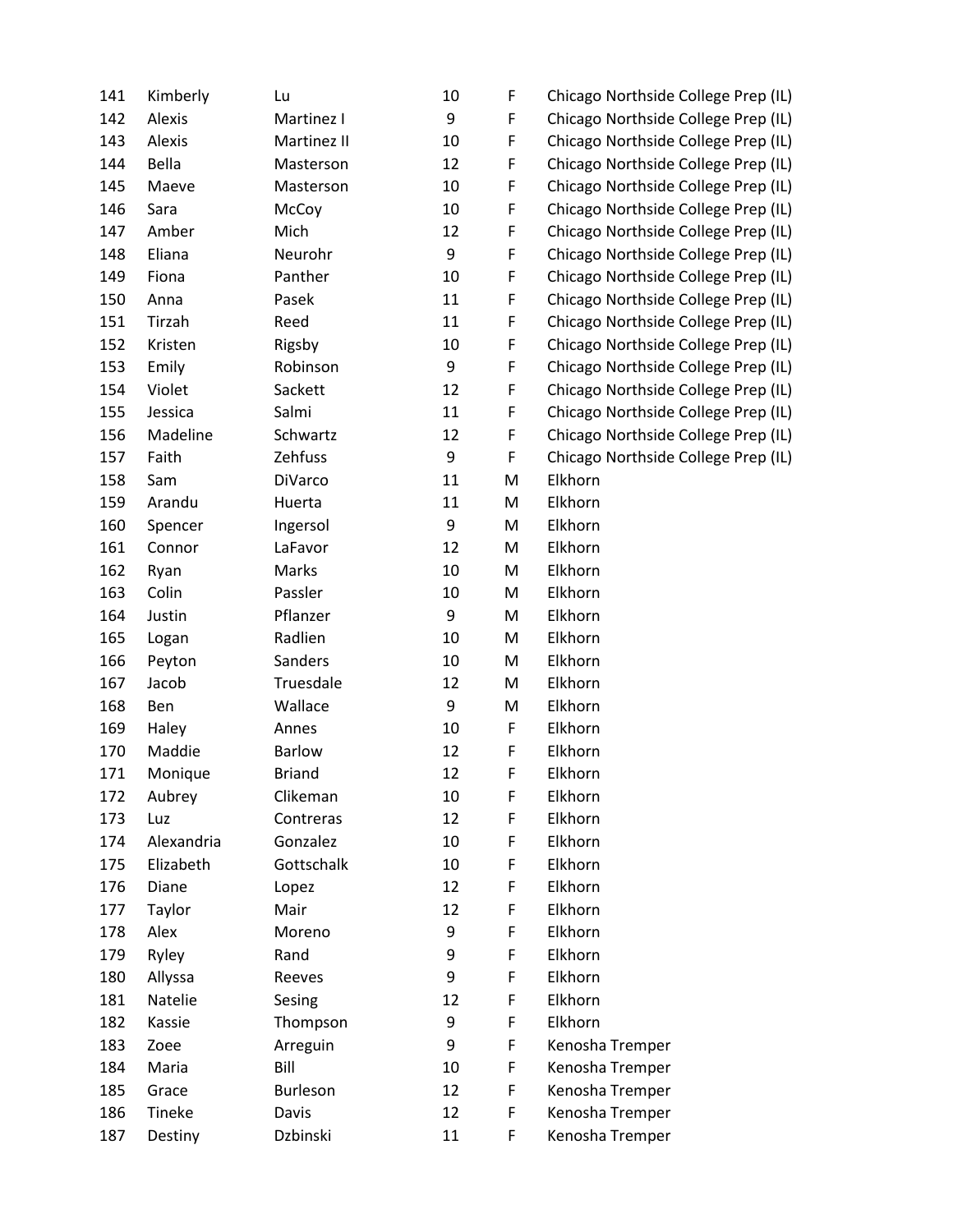| 188 | Madeline       | Filer          | 12 | F           | Kenosha Tremper      |
|-----|----------------|----------------|----|-------------|----------------------|
| 189 | Amy            | Gerlach        | 11 | F           | Kenosha Tremper      |
| 190 | Hayley         | Hagen          | 10 | F           | Kenosha Tremper      |
| 191 | Riley          | Hansen         | 10 | F           | Kenosha Tremper      |
| 192 | Emma           | Henry          | 11 | $\mathsf F$ | Kenosha Tremper      |
| 193 | Gabrielle      | Jensen         | 9  | $\mathsf F$ | Kenosha Tremper      |
| 194 | Emma           | Jones          | 9  | F           | Kenosha Tremper      |
| 195 | Cameron        | Kennedy        | 11 | F           | Kenosha Tremper      |
| 196 | Morgan         | Knutson        | 11 | $\mathsf F$ | Kenosha Tremper      |
| 197 | Milia          | Marshall       | 9  | F           | Kenosha Tremper      |
| 198 | <b>Bailie</b>  | McCreary       | 10 | F           | Kenosha Tremper      |
| 199 | Hana           | Miloslavic     | 10 | $\mathsf F$ | Kenosha Tremper      |
| 200 | Meghan         | Neill          | 10 | F           | Kenosha Tremper      |
| 201 | Marrissa       | Oksa           | 9  | F           | Kenosha Tremper      |
| 202 | Lily           | Oster          | 12 | $\mathsf F$ | Kenosha Tremper      |
| 203 | Robin          | Peterson       | 11 | F           | Kenosha Tremper      |
| 204 | Katie          | Pollock        | 11 | F           | Kenosha Tremper      |
| 205 | Carolyn        | Richards       | 9  | F           | Kenosha Tremper      |
| 206 | Andrea         | Riley          | 11 | F           | Kenosha Tremper      |
| 207 | Natlie         | Rodriguez      | 10 | F           | Kenosha Tremper      |
| 208 | Molly          | Shannon        | 10 | F           | Kenosha Tremper      |
| 209 | Paige          | Smith          | 12 | F           | Kenosha Tremper      |
| 210 | Haley          | Vedder         | 10 | F           | Kenosha Tremper      |
| 211 | Ethan          | Abanero        | 9  | M           | Lakes Community (IL) |
| 212 | Wil            | Blanchard      | 10 | M           | Lakes Community (IL) |
| 213 | Max            | <b>Borzick</b> | 9  | M           | Lakes Community (IL) |
| 214 | Max            | <b>Burton</b>  | 10 | M           | Lakes Community (IL) |
| 215 | Nathan         | Cholewinski    | 11 | M           | Lakes Community (IL) |
| 216 | Matthew        | Espinosa       | 9  | M           | Lakes Community (IL) |
| 217 | Jayden         | Foster         | 9  | M           | Lakes Community (IL) |
| 218 | Nathan         | Gundlach       | 11 | M           | Lakes Community (IL) |
| 219 | Charlie        | Halberg        | 9  | M           | Lakes Community (IL) |
| 220 | Jorge          | Halek          | 10 | M           | Lakes Community (IL) |
| 221 | Jacob          | Hubbard        | 12 | M           | Lakes Community (IL) |
| 222 | Jackson        | Hubert         | 11 | M           | Lakes Community (IL) |
| 223 | Robert         | Kuhlmann       | 12 | M           | Lakes Community (IL) |
| 224 | Aaron          | Kuhstoss       | 11 | M           | Lakes Community (IL) |
| 225 | Jacob          | LeBaron        | 12 | M           | Lakes Community (IL) |
| 226 | Matthew        | Leyva          | 12 | M           | Lakes Community (IL) |
| 227 | Drew           | Lockas         | 12 | M           | Lakes Community (IL) |
| 228 | Colin          | McElduff       | 9  | M           | Lakes Community (IL) |
| 229 | Riley          | Menges         | 9  | M           | Lakes Community (IL) |
| 230 | Jeffrey        | Meverden       | 11 | M           | Lakes Community (IL) |
| 231 | Kael           | Moran          | 10 | M           | Lakes Community (IL) |
| 232 | David          | Ongkiko        | 10 | M           | Lakes Community (IL) |
| 233 | Rudra          | Patel          | 9  | M           | Lakes Community (IL) |
| 234 | <b>Branden</b> | Phillips       | 12 | M           | Lakes Community (IL) |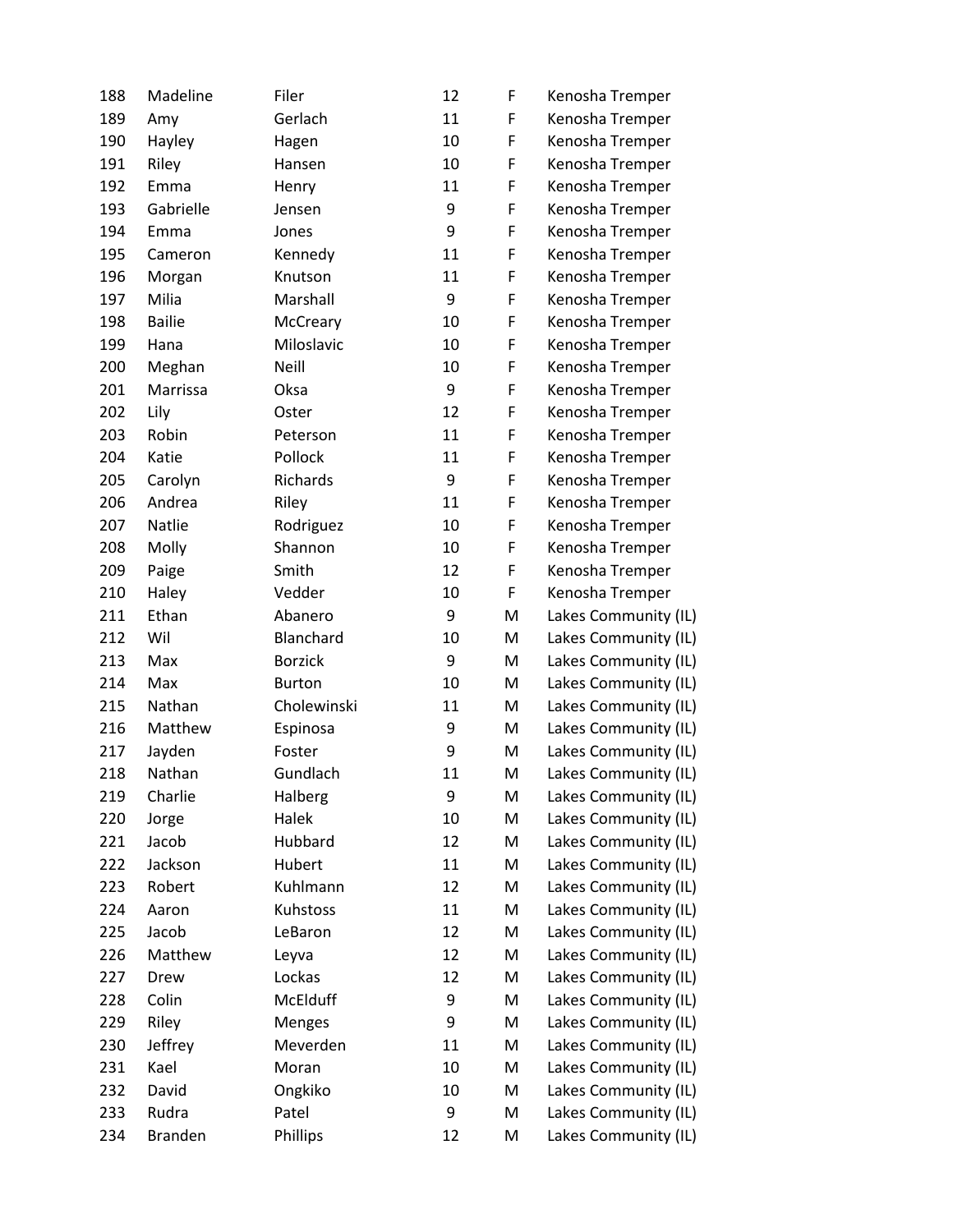| 235 | <b>Brian</b>   | Quid           | 11 | M | Lakes Community (IL) |
|-----|----------------|----------------|----|---|----------------------|
| 236 | Tim            | Ryan           | 11 | M | Lakes Community (IL) |
| 237 | Matthew        | Schlabach      | 10 | M | Lakes Community (IL) |
| 238 | Ethan          | Schommer       | 9  | M | Lakes Community (IL) |
| 239 | Adrian         | Silagan        | 11 | M | Lakes Community (IL) |
| 240 | Ben            | Tanneberger    | 9  | M | Lakes Community (IL) |
| 241 | Josh           | Tanneberger    | 12 | M | Lakes Community (IL) |
| 242 | <b>Brandon</b> | Thiel          | 12 | M | Lakes Community (IL) |
| 243 | Logan          | Valerugo       | 9  | M | Lakes Community (IL) |
| 244 | Pierre         | Vasquez        | 12 | M | Lakes Community (IL) |
| 245 | Chris          | Wallenfang     | 12 | M | Lakes Community (IL) |
| 246 | Owen           | Wenberg        | 9  | M | Lakes Community (IL) |
| 247 | Alicia         | Coddington     | 12 | F | Lakes Community (IL) |
| 248 | Rae            | Dwyer          | 9  | F | Lakes Community (IL) |
| 249 | Morgan         | Gillespie      | 9  | F | Lakes Community (IL) |
| 250 | Hannah         | Grant          | 9  | F | Lakes Community (IL) |
| 251 | Megan          | Knuettel       | 9  | F | Lakes Community (IL) |
| 252 | Simone         | Lippman        | 9  | F | Lakes Community (IL) |
| 253 | Natalie        | Maguire        | 11 | F | Lakes Community (IL) |
| 254 | Hannah         | Mehnert        | 12 | F | Lakes Community (IL) |
| 255 | Kalie          | Molczan        | 9  | F | Lakes Community (IL) |
| 256 | Isabella       | Pomon          | 9  | F | Lakes Community (IL) |
| 257 | Hannah         | Savage Cooper  | 12 | F | Lakes Community (IL) |
| 258 | Kortney        | Schardt        | 12 | F | Lakes Community (IL) |
| 259 | Sarah          | Sprague        | 12 | F | Lakes Community (IL) |
| 260 | Alyssa         | Stromsland     | 11 | F | Lakes Community (IL) |
| 261 | Citlali        | Trujillo       | 11 | F | Lakes Community (IL) |
| 262 | Maura          | Tuley          | 12 | F | Lakes Community (IL) |
| 263 | Max            | Abderholden    | 10 | M | Libertyville (IL)    |
| 264 | Alex           | Aksland        | 10 | M | Libertyville (IL)    |
| 265 | Gabe           | Alesna         | 12 | M | Libertyville (IL)    |
| 266 | <b>Nick</b>    | Anderson       | 11 | M | Libertyville (IL)    |
| 267 | Daniel         | Barton         | 12 | M | Libertyville (IL)    |
| 268 | Colin          | <b>Beattie</b> | 10 | M | Libertyville (IL)    |
| 269 | Matthew        | Beckman        | 9  | M | Libertyville (IL)    |
| 270 | William        | <b>Bennett</b> | 10 | M | Libertyville (IL)    |
| 271 | William        | Bertaud        | 10 | M | Libertyville (IL)    |
| 272 | Evan           | Boettcher      | 10 | M | Libertyville (IL)    |
| 273 | Dylan          | Boyle          | 10 | M | Libertyville (IL)    |
| 274 | Connor         | <b>Burke</b>   | 12 | M | Libertyville (IL)    |
| 275 | Charlie        | <b>Burrows</b> | 12 | M | Libertyville (IL)    |
| 276 | Corban         | Chang          | 11 | M | Libertyville (IL)    |
| 277 | Jackson        | Chartier       | 12 | M | Libertyville (IL)    |
| 278 | Neil           | Chhikara       | 9  | M | Libertyville (IL)    |
| 279 | Zach           | Clausen        | 12 | M | Libertyville (IL)    |
| 280 | Jackson        | Czajka         | 10 | M | Libertyville (IL)    |
| 281 | Peter          | Delismon       | 12 | M | Libertyville (IL)    |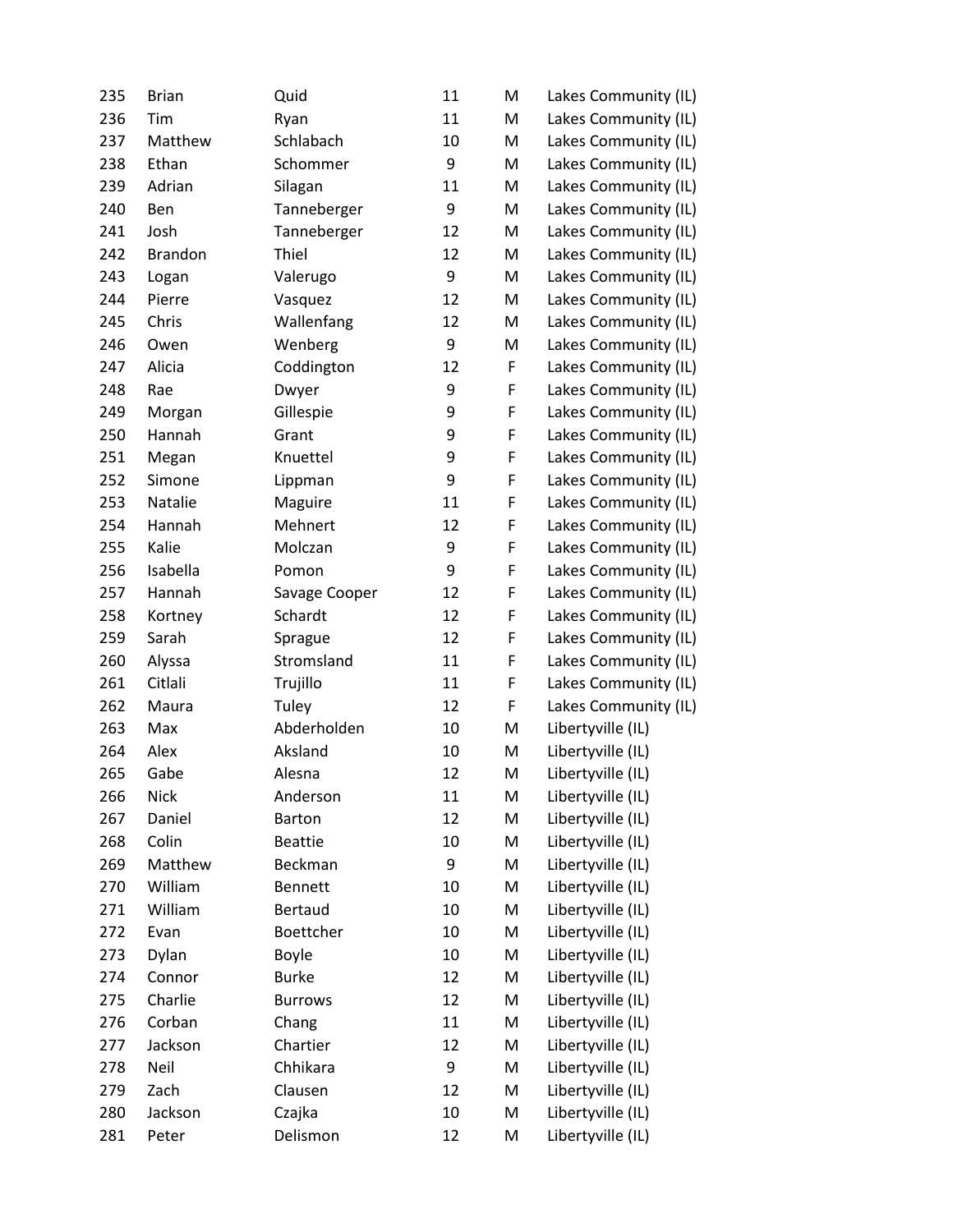| 282 | Reed         | DeLude                | 9  | M | Libertyville (IL) |
|-----|--------------|-----------------------|----|---|-------------------|
| 283 | Matthew      | Doherty               | 11 | M | Libertyville (IL) |
| 284 | Patrick      | Earley                | 11 | M | Libertyville (IL) |
| 285 | <b>Nate</b>  | Ellingson             | 11 | M | Libertyville (IL) |
| 286 | William      | Engfer                | 12 | M | Libertyville (IL) |
| 287 | Andrew       | Fink                  | 12 | M | Libertyville (IL) |
| 288 | Ryan         | Fisher                | 9  | M | Libertyville (IL) |
| 289 | <b>Brian</b> | Flanagan              | 10 | M | Libertyville (IL) |
| 290 | Max          | Flanagan              | 11 | M | Libertyville (IL) |
| 291 | Zach         | Ford                  | 10 | M | Libertyville (IL) |
| 292 | Garrett      | Fowkes                | 11 | M | Libertyville (IL) |
| 293 | John         | Freberg               | 9  | M | Libertyville (IL) |
| 294 | Joe          | Gasick                | 11 | M | Libertyville (IL) |
| 295 | Alex         | Giesen                | 12 | M | Libertyville (IL) |
| 296 | Jacob        | Harris                | 11 | M | Libertyville (IL) |
| 297 | lan          | Hebert                | 10 | M | Libertyville (IL) |
| 298 | Alex         | <b>Hecksher Gomes</b> | 11 | M | Libertyville (IL) |
| 299 | Dylan        | Heimert               | 9  | M | Libertyville (IL) |
| 300 | Luke         | Herr                  | 10 | M | Libertyville (IL) |
| 301 | Eddie        | Higginson             | 11 | M | Libertyville (IL) |
| 302 | Micah        | Holzworth             | 10 | M | Libertyville (IL) |
| 303 | Andy         | Huang                 | 12 | M | Libertyville (IL) |
| 304 | Jared        | Huch                  | 12 | M | Libertyville (IL) |
| 305 | Ryan         | Jaeger                | 12 | M | Libertyville (IL) |
| 306 | <b>Nick</b>  | Janezic               | 12 | M | Libertyville (IL) |
| 307 | Benjamin     | Johnson               | 9  | M | Libertyville (IL) |
| 308 | Will         | Johnson               | 12 | M | Libertyville (IL) |
| 309 | Jacob        | Kamin                 | 11 | M | Libertyville (IL) |
| 310 | Kevin        | Karahalios            | 12 | M | Libertyville (IL) |
| 311 | Grant        | Kearns                | 11 | M | Libertyville (IL) |
| 312 | Timothy      | Keating               | 9  | M | Libertyville (IL) |
| 313 | Max          | Koch                  | 9  | M | Libertyville (IL) |
| 314 | Sean         | Kohl                  | 12 | M | Libertyville (IL) |
| 315 | Max          | Kratcoski             | 10 | M | Libertyville (IL) |
| 316 | Jason        | Lenz                  | 9  | M | Libertyville (IL) |
| 317 | Alex         | Lu                    | 10 | M | Libertyville (IL) |
| 318 | Paul         | Manfredini            | 12 | M | Libertyville (IL) |
| 319 | Cooper       | Miller                | 9  | M | Libertyville (IL) |
| 320 | Brayden      | Monson                | 12 | M | Libertyville (IL) |
| 321 | Ben          | Moody                 | 9  | M | Libertyville (IL) |
| 322 | Kenji        | Mulhall               | 12 | M | Libertyville (IL) |
| 323 | Derek        | Nedland               | 12 | M | Libertyville (IL) |
| 324 | Bobby        | Neil                  | 12 | M | Libertyville (IL) |
| 325 | Cameron      | Nissen                | 10 | M | Libertyville (IL) |
| 326 | Daniel       | Oh                    | 11 | M | Libertyville (IL) |
| 327 | Daniel       | OHara                 | 10 | M | Libertyville (IL) |
| 328 | Christian    | Ormson                | 11 | M | Libertyville (IL) |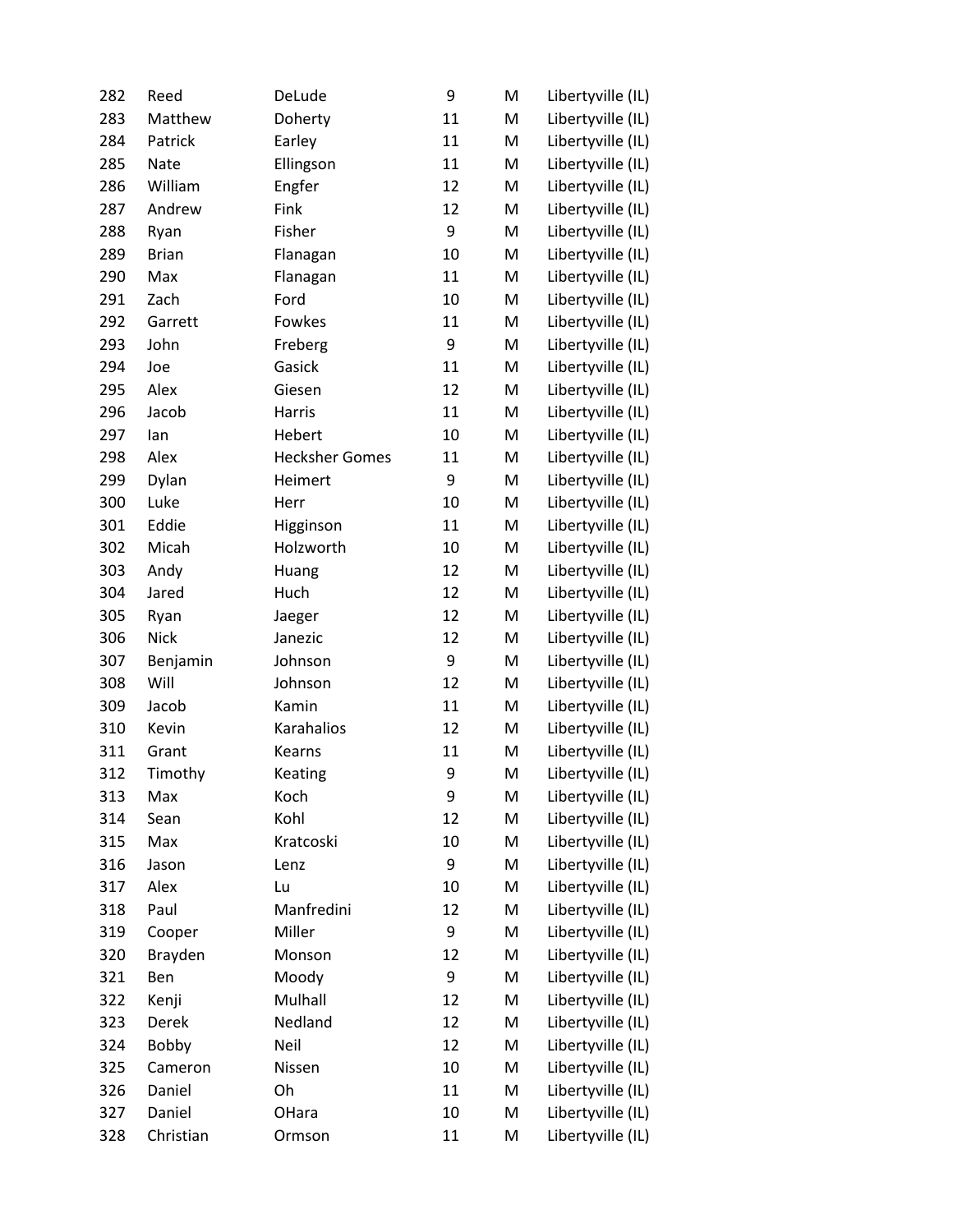| 329 | Jack           | Otto           | 10 | M | Libertyville (IL) |
|-----|----------------|----------------|----|---|-------------------|
| 330 | Nicholas       | Otto           | 9  | M | Libertyville (IL) |
| 331 | Matt           | Paluga         | 10 | M | Libertyville (IL) |
| 332 | Nikhil         | Patel          | 11 | M | Libertyville (IL) |
| 333 | Will           | Perkins        | 10 | M | Libertyville (IL) |
| 334 | Joey           | Perrone        | 10 | M | Libertyville (IL) |
| 335 | Josh           | Peterson       | 11 | M | Libertyville (IL) |
| 336 | Rees           | Pillizzi       | 12 | M | Libertyville (IL) |
| 337 | Evan           | Pinsel         | 11 | M | Libertyville (IL) |
| 338 | <b>Travis</b>  | Qing           | 11 | M | Libertyville (IL) |
| 339 | <b>Brendan</b> | Rattin         | 9  | M | Libertyville (IL) |
| 340 | Stephen        | Richardson     | 11 | M | Libertyville (IL) |
| 341 | Ethan          | Robbins        | 9  | M | Libertyville (IL) |
| 342 | Jared          | Robbins        | 9  | M | Libertyville (IL) |
| 343 | Peter          | Roche          | 9  | M | Libertyville (IL) |
| 344 | Eli            | Roller         | 12 | M | Libertyville (IL) |
| 345 | Max            | Sauers         | 9  | M | Libertyville (IL) |
| 346 | Sam            | <b>Scheck</b>  | 12 | M | Libertyville (IL) |
| 347 | James          | Scheuneman     | 11 | M | Libertyville (IL) |
| 348 | Kyle           | Schilling      | 10 | M | Libertyville (IL) |
| 349 | David          | Serrechia      | 9  | M | Libertyville (IL) |
| 350 | Connor         | Shinn          | 10 | M | Libertyville (IL) |
| 351 | Kyle           | Smith          | 12 | M | Libertyville (IL) |
| 352 | Matt           | Smith          | 9  | M | Libertyville (IL) |
| 353 | Paul           | Sommer         | 10 | M | Libertyville (IL) |
| 354 | David          | Stone          | 12 | M | Libertyville (IL) |
| 355 | Albert         | Su             | 10 | M | Libertyville (IL) |
| 356 | Ben            | Sutter         | 10 | M | Libertyville (IL) |
| 357 | Nate           | Sweitzer       | 10 | M | Libertyville (IL) |
| 358 | Alex           | Tam            | 10 | M | Libertyville (IL) |
| 359 | lan            | Thompson       | 11 | M | Libertyville (IL) |
| 360 | Jonathan       | Timm           | 9  | M | Libertyville (IL) |
| 361 | Ethan          | Urbanski       | 12 | M | Libertyville (IL) |
| 362 | <b>Brian</b>   | <b>Vickers</b> | 12 | M | Libertyville (IL) |
| 363 | Pat            | Vickers        | 11 | M | Libertyville (IL) |
| 364 | Scott          | Villiard       | 11 | M | Libertyville (IL) |
| 365 | Johann         | VonderWense    | 10 | M | Libertyville (IL) |
| 366 | Grant          | Wagner         | 12 | M | Libertyville (IL) |
| 367 | Kyle           | Wanda          | 11 | M | Libertyville (IL) |
| 368 | Addison        | Whitney        | 11 | M | Libertyville (IL) |
| 369 | Preston        | Wrolstad       | 12 | M | Libertyville (IL) |
| 370 | John           | Yurek          | 10 | M | Libertyville (IL) |
| 371 | Gabby          | <b>Basler</b>  | 11 | F | Libertyville (IL) |
| 372 | Mia            | Bertaud        | 12 | F | Libertyville (IL) |
| 373 | Jenny          | <b>Blake</b>   | 11 | F | Libertyville (IL) |
| 374 | Mary Cate      | <b>Buchert</b> | 10 | F | Libertyville (IL) |
| 375 | Sami           | Campbell       | 11 | F | Libertyville (IL) |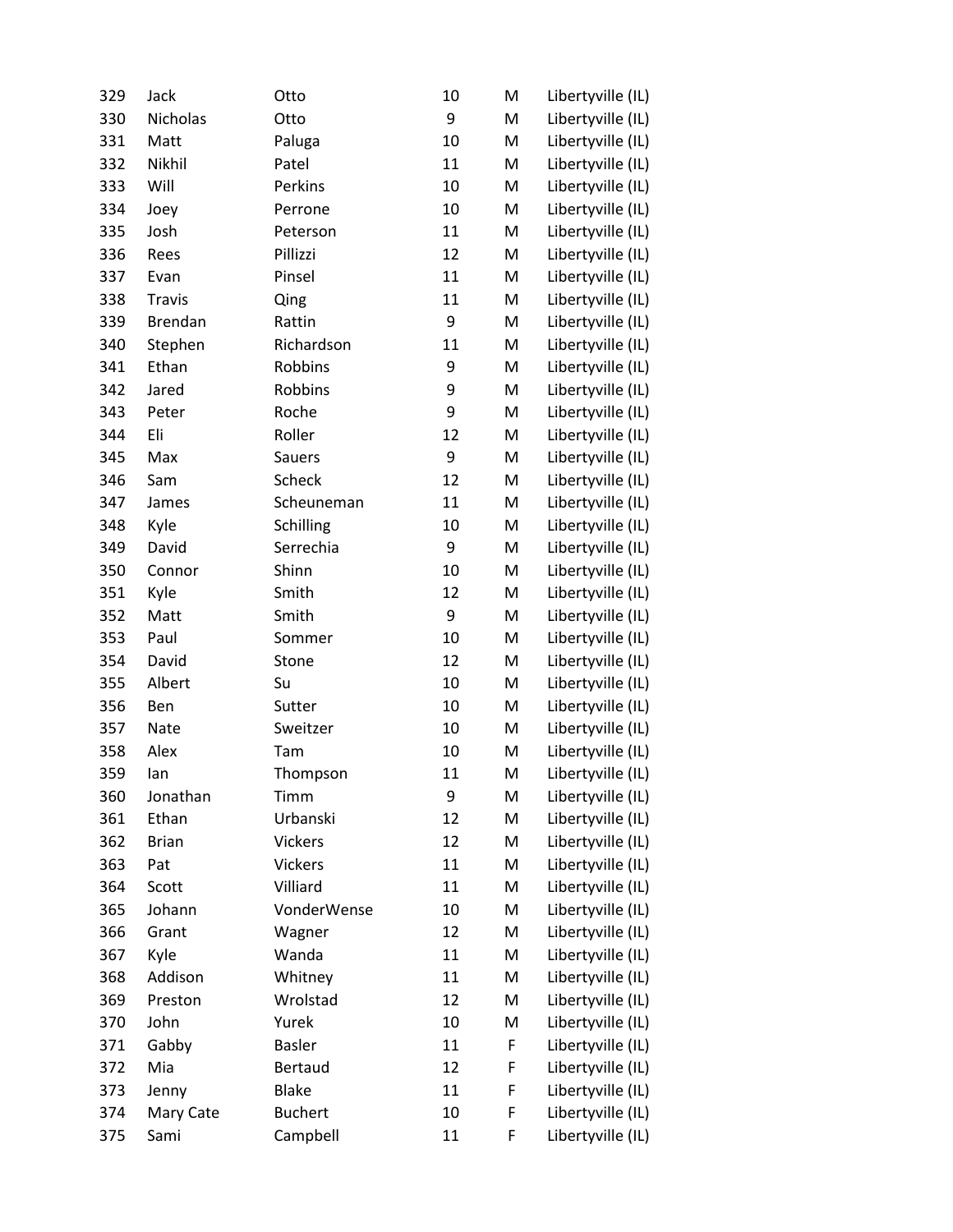| 376 | <b>Becky</b> | <b>DeAcetis</b> | 12 | F | Libertyville (IL) |
|-----|--------------|-----------------|----|---|-------------------|
| 377 | Olivia       | Devin           | 10 | F | Libertyville (IL) |
| 378 | Sydney       | Donovan         | 9  | F | Libertyville (IL) |
| 379 | Mara         | Dragin          | 12 | F | Libertyville (IL) |
| 380 | Katie        | Felsl           | 9  | F | Libertyville (IL) |
| 381 | Payton       | Golwas          | 9  | F | Libertyville (IL) |
| 382 | Emme         | Gorman          | 10 | F | Libertyville (IL) |
| 383 | Mary         | Graham          | 12 | F | Libertyville (IL) |
| 384 | Maddie       | Guiard          | 12 | F | Libertyville (IL) |
| 385 | Deborah      | Hanagan         | 12 | F | Libertyville (IL) |
| 386 | Alexandra    | Hansen          | 10 | F | Libertyville (IL) |
| 387 | Gabby        | Haws            | 12 | F | Libertyville (IL) |
| 388 | Emma         | Hollinger       | 9  | F | Libertyville (IL) |
| 389 | Alex         | Houser          | 9  | F | Libertyville (IL) |
| 390 | Carrie       | Jeffrey         | 9  | F | Libertyville (IL) |
| 391 | Kelly        | Keefe           | 11 | F | Libertyville (IL) |
| 392 | Madison      | Kerber          | 10 | F | Libertyville (IL) |
| 393 | Corey        | Kuchler         | 9  | F | Libertyville (IL) |
| 394 | Jesse        | Lauret          | 12 | F | Libertyville (IL) |
| 395 | Hannah       | Manetsch        | 12 | F | Libertyville (IL) |
| 396 | Melissa      | Manetsch        | 10 | F | Libertyville (IL) |
| 397 | Celia        | Mendralla       | 9  | F | Libertyville (IL) |
| 398 | Alanna       | Naftzger        | 10 | F | Libertyville (IL) |
| 399 | Jenna        | Ocheltree       | 10 | F | Libertyville (IL) |
| 400 | Emily        | Olson           | 11 | F | Libertyville (IL) |
| 401 | Maggie       | OSullivan       | 11 | F | Libertyville (IL) |
| 402 | Audrey       | Paglia          | 11 | F | Libertyville (IL) |
| 403 | Sarah        | Pinon           | 12 | F | Libertyville (IL) |
| 404 | Sarah        | Pirih           | 12 | F | Libertyville (IL) |
| 405 | Emily        | Regan           | 10 | F | Libertyville (IL) |
| 406 | Jillian      | Ruff            | 12 | F | Libertyville (IL) |
| 407 | Maggie       | Shutts          | 10 | F | Libertyville (IL) |
| 408 | Marijke      | Sommer          | 12 | F | Libertyville (IL) |
| 409 | Savannah     | <b>Stevens</b>  | 9  | F | Libertyville (IL) |
| 410 | Zi           | Tompkins        | 11 | F | Libertyville (IL) |
| 411 | Sarah        | Toohey          | 10 | F | Libertyville (IL) |
| 412 | Sarah        | Townsend        | 10 | F | Libertyville (IL) |
| 413 | Nora         | Tucker          | 10 | F | Libertyville (IL) |
| 414 | Riley        | Weis            | 11 | F | Libertyville (IL) |
| 415 | Kristin      | Wenner          | 10 | F | Libertyville (IL) |
| 416 | Rachel       | Wilcox          | 12 | F | Libertyville (IL) |
| 417 | Joanie       | Wood            | 9  | F | Libertyville (IL) |
| 418 | Nicole       | Zaccaro         | 9  | F | Libertyville (IL) |
| 419 | Colm         | Alba            | 12 | M | Marquette         |
| 420 | Thomas       | <b>Barrett</b>  | 10 | M | Marquette         |
| 421 | Christian    | Beauchamp       | 9  | M | Marquette         |
| 422 | Sam          | Berger          | 9  | M | Marquette         |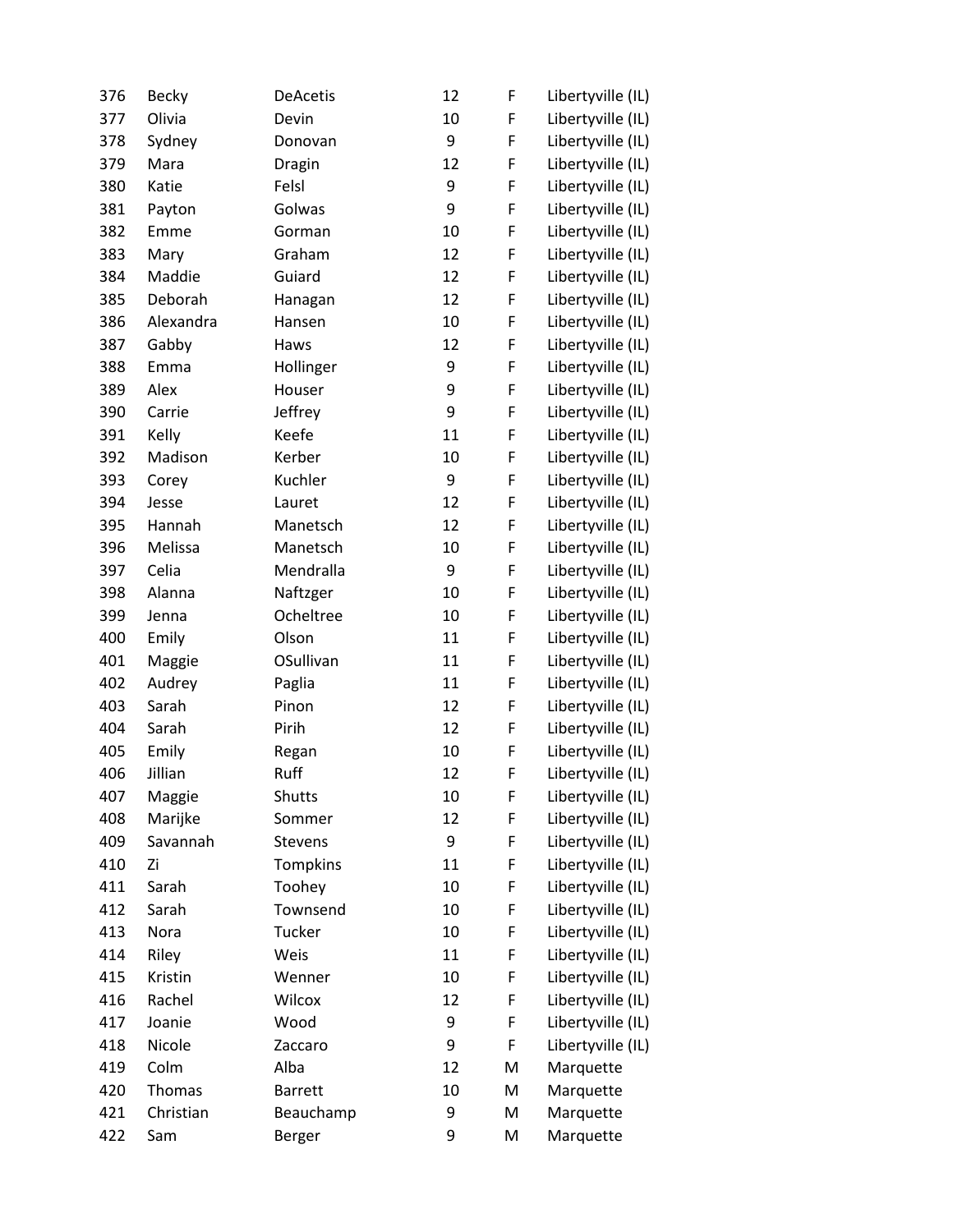| 423 | Pete        | Bevington      | 9  | M | Marquette |
|-----|-------------|----------------|----|---|-----------|
| 424 | Lucas       | Borden         | 11 | M | Marquette |
| 425 | Teddy       | Brodzinski     | 9  | M | Marquette |
| 426 | Jack        | <b>Brooks</b>  | 12 | M | Marquette |
| 427 | JB          | <b>Burbach</b> | 9  | M | Marquette |
| 428 | Declan      | <b>Byrne</b>   | 10 | M | Marquette |
| 429 | Alejandro   | Camacho        | 11 | M | Marquette |
| 430 | William     | Campbell       | 10 | M | Marquette |
| 431 | Victor      | Cardenas       | 11 | M | Marquette |
| 432 | Daniel      | Cesarz         | 10 | M | Marquette |
| 433 | John        | Cesarz         | 10 | M | Marquette |
| 434 | John        | Collopy        | 11 | M | Marquette |
| 435 | Pete        | Collopy        | 10 | M | Marquette |
| 436 | Jonathan    | Contreras      | 10 | M | Marquette |
| 437 | Patrick     | Crowley        | 12 | M | Marquette |
| 438 | Rhys        | <b>Davies</b>  | 10 | M | Marquette |
| 439 | Jack        | Davis          | 11 | M | Marquette |
| 440 | Frank       | <b>DeGuire</b> | 10 | M | Marquette |
| 441 | Enzo        | DeMichele      | 10 | M | Marquette |
| 442 | Hank        | DeWeerdt       | 9  | M | Marquette |
| 443 | Ben         | Didier         | 9  | M | Marquette |
| 444 | Maxwell     | Dixon          | 10 | M | Marquette |
| 445 | Joe         | Doering        | 9  | M | Marquette |
| 446 | Richie      | Dollhopf       | 10 | M | Marquette |
| 447 | John        | Doyle          | 11 | M | Marquette |
| 448 | Will        | <b>Drake</b>   | 11 | M | Marquette |
| 449 | Souleymane  | Drame          | 10 | M | Marquette |
| 450 | Dylan       | Duffey         | 9  | M | Marquette |
| 451 | Ryan        | Ellis          | 9  | M | Marquette |
| 452 | Steven      | English        | 9  | M | Marquette |
| 453 | <b>Nick</b> | Fabry          | 11 | M | Marquette |
| 454 | Cristian    | Flores         | 10 | M | Marquette |
| 455 | Addison     | Fowler         | 9  | M | Marquette |
| 456 | Jack        | Foy            | 12 | M | Marquette |
| 457 | Will        | Friedrich      | 9  | M | Marquette |
| 458 | Tim         | Gomez          | 11 | M | Marquette |
| 459 | Aaron       | Gorman         | 11 | M | Marquette |
| 460 | Anthony     | Greco          | 12 | M | Marquette |
| 461 | Daniel      | Griffin        | 10 | M | Marquette |
| 462 | Ben         | Grindel        | 11 | M | Marquette |
| 463 | Aidan       | Grogan         | 9  | M | Marquette |
| 464 | Jacob       | Harrington     | 12 | M | Marquette |
| 465 | Will        | Hayssen        | 11 | M | Marquette |
| 466 | Francisco   | Hernandez      | 11 | M | Marquette |
| 467 | Gavin       | Hock           | 11 | M | Marquette |
| 468 | Joseph      | Hollister      | 9  | M | Marquette |
| 469 | Alex        | Hushek         | 11 | M | Marquette |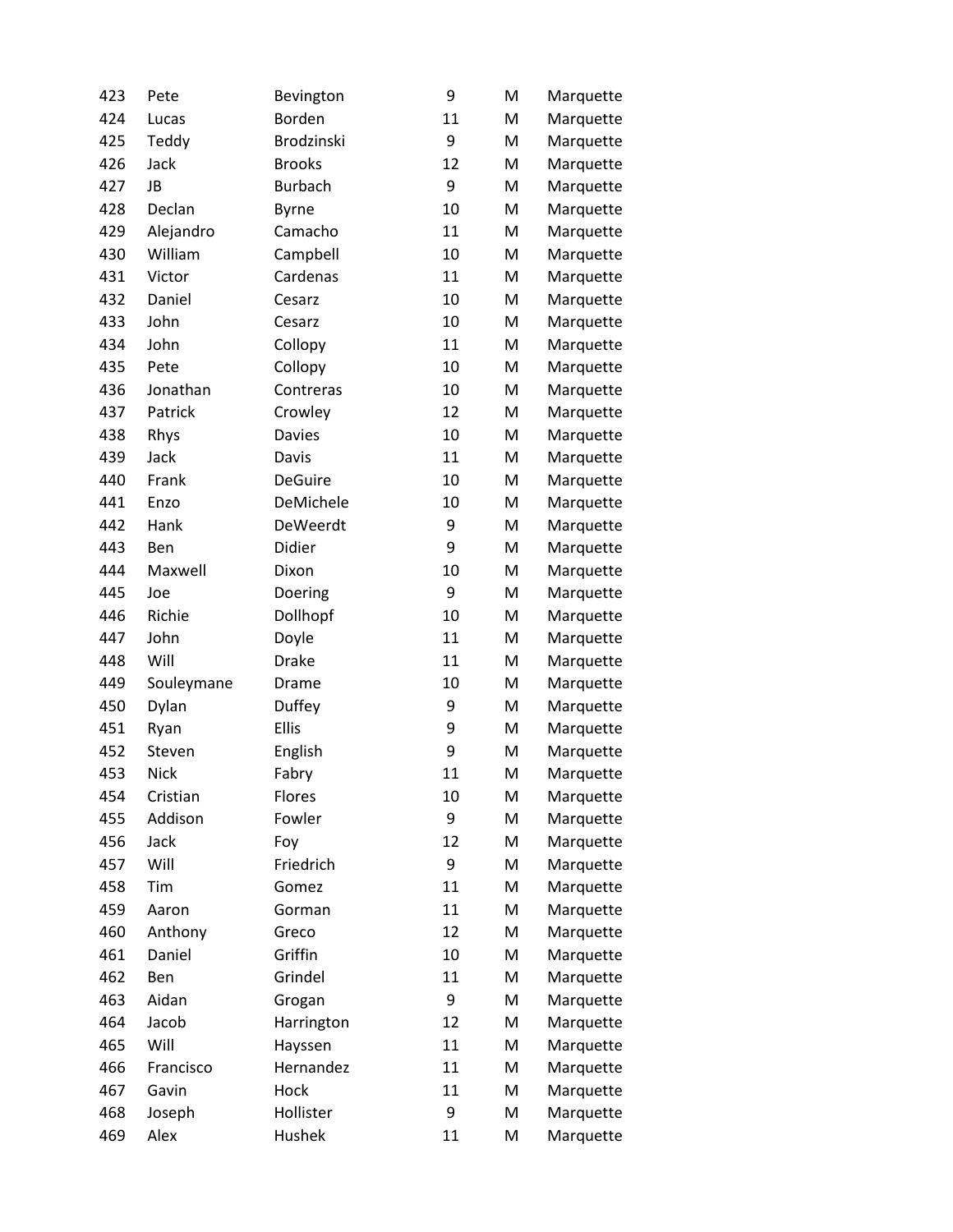| 470 | Josh         | Idzikowski | 9  | M | Marquette |
|-----|--------------|------------|----|---|-----------|
| 471 | Charles      | Jaskolski  | 12 | M | Marquette |
| 472 | Ryan         | Jaskolski  | 9  | M | Marquette |
| 473 | Jack         | Jennings   | 9  | M | Marquette |
| 474 | Jeremy       | Johnson    | 11 | M | Marquette |
| 475 | Andy         | Kahler     | 11 | M | Marquette |
| 476 | Michael      | Kiesling   | 10 | M | Marquette |
| 477 | Peter        | Klein      | 9  | M | Marquette |
| 478 | Jake         | Klenz      | 11 | M | Marquette |
| 479 | Charlie      | Koehler    | 10 | M | Marquette |
| 480 | Jonathan     | Kohr       | 9  | M | Marquette |
| 481 | David        | Kost       | 9  | M | Marquette |
| 482 | Max          | Krawczyk   | 10 | M | Marquette |
| 483 | Thomas       | Landowski  | 9  | M | Marquette |
| 484 | Connor       | Larkin     | 9  | M | Marquette |
| 485 | Greg         | Lyon       | 9  | M | Marquette |
| 486 | Greger       | Makowski   | 12 | M | Marquette |
| 487 | Matt         | Malone     | 11 | M | Marquette |
| 488 | Matthew      | McBride    | 10 | M | Marquette |
| 489 | Cal          | McCaffrey  | 11 | M | Marquette |
| 490 | Anthony      | Merrill    | 11 | M | Marquette |
| 491 | Robert       | Meuler     | 11 | M | Marquette |
| 492 | <b>Brian</b> | Meyer      | 11 | M | Marquette |
| 493 | Luke         | Miller     | 9  | M | Marquette |
| 494 | Jared        | Montgomery | 12 | M | Marquette |
| 495 | Willilam     | Moran      | 9  | M | Marquette |
| 496 | Connor       | Murray     | 9  | M | Marquette |
| 497 | Sai          | Nagisetty  | 10 | M | Marquette |
| 498 | Gerry        | Neugent    | 9  | M | Marquette |
| 499 | Patrick      | Niederjohn | 10 | M | Marquette |
| 500 | Ben          | Nolan      | 12 | M | Marquette |
| 501 | Joey         | Nunez      | 10 | M | Marquette |
| 502 | Nelson       | Nunez      | 11 | M | Marquette |
| 503 | Cole         | Pfalzgraff | 9  | M | Marquette |
| 504 | Sam          | Poblocki   | 9  | M | Marquette |
| 505 | Jack         | Pokora     | 9  | M | Marquette |
| 506 | Jack         | Powell     | 10 | M | Marquette |
| 507 | Nate         | Pruhs      | 10 | M | Marquette |
| 508 | Michael      | Radakovich | 10 | M | Marquette |
| 509 | Alex         | Radocha    | 10 | M | Marquette |
| 510 | Noah         | Rauh       | 10 | M | Marquette |
| 511 | Alec         | Redfern    | 10 | M | Marquette |
| 512 | Christian    | Reilly     | 9  | M | Marquette |
| 513 | Andrew       | Rettko     | 11 | M | Marquette |
| 514 | Chris        | Rizzo      | 10 | M | Marquette |
| 515 | Duncan       | Rochman    | 9  | M | Marquette |
| 516 | Jack         | Rodomski   | 9  | M | Marquette |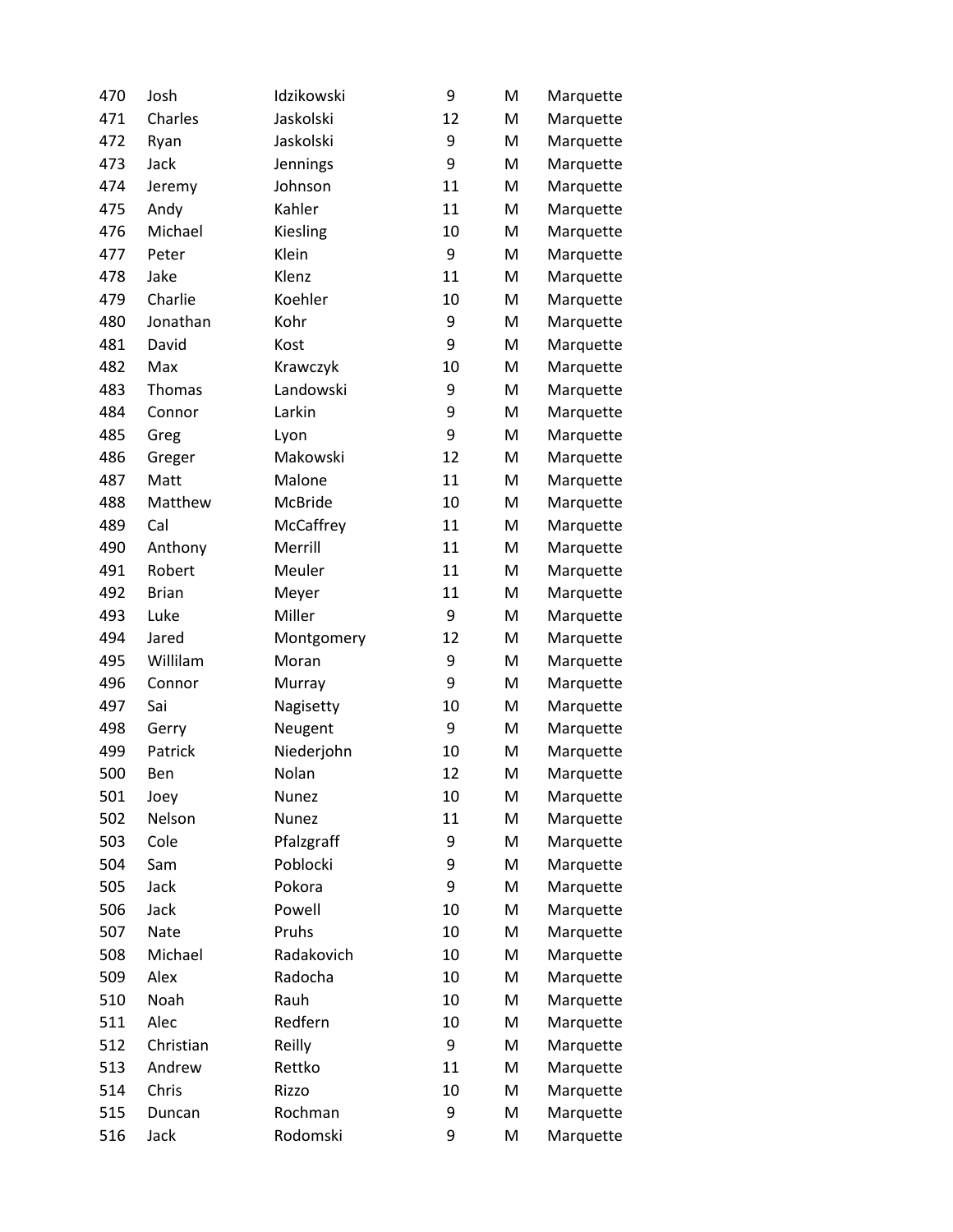| 517 | <b>Myles</b> | Roeske             | 12 | M | Marquette |
|-----|--------------|--------------------|----|---|-----------|
| 518 | Evan         | Roge               | 9  | M | Marquette |
| 519 | Seth         | Roge               | 11 | M | Marquette |
| 520 | Peter        | Rozewicz           | 11 | M | Marquette |
| 521 | Sebastian    | Sanders            | 9  | M | Marquette |
| 522 | Jonathan     | Sargent            | 9  | M | Marquette |
| 523 | Thomas       | Sargent            | 11 | M | Marquette |
| 524 | Paul         | Scheidt            | 12 | M | Marquette |
| 525 | Robert       | Scheidt            | 12 | M | Marquette |
| 526 | Ryan         | Sharafinski        | 11 | M | Marquette |
| 527 | Luke         | Skelton            | 9  | M | Marquette |
| 528 | Jon          | Skipper            | 12 | M | Marquette |
| 529 | Henry        | Smith              | 11 | M | Marquette |
| 530 | Christian    | Soper              | 10 | M | Marquette |
| 531 | Jake         | Stockhausen        | 9  | M | Marquette |
| 532 | Nicholas     | Takton             | 12 | M | Marquette |
| 533 | Bobby        | Tallmadge          | 10 | M | Marquette |
| 534 | Phillip      | Thoma              | 9  | M | Marquette |
| 535 | Riley        | Thorpe             | 10 | M | Marquette |
| 536 | Kevin        | <b>Torres</b>      | 10 | M | Marquette |
| 537 | <b>Brian</b> | Vap                | 9  | M | Marquette |
| 538 | Francisco    | Vazquez            | 11 | M | Marquette |
| 539 | Jack         | Wahl               | 11 | M | Marquette |
| 540 | Jonathan     | Watzka             | 10 | M | Marquette |
| 541 | <b>Nick</b>  | Weinschrott        | 10 | M | Marquette |
| 542 | Ethan        | Westfall           | 11 | M | Marquette |
| 543 | <b>Nick</b>  | Wieber             | 10 | M | Marquette |
| 544 | Jack         | Wildt              | 10 | M | Marquette |
| 545 | Nathan       | Wlodarski          | 9  | M | Marquette |
| 546 | Noah         | Wlodarski          | 12 | M | Marquette |
| 547 | Tommy        | Woody              | 9  | M | Marquette |
| 548 | Jack         | Young              | 9  | M | Marquette |
| 549 | David        | Zientek            | 10 | M | Marquette |
| 550 | Lia          | Angellotti         | 10 | F | Muskego   |
| 551 | Kelly        | Averill            | 10 | F | Muskego   |
| 552 | Paige        | Bevilacqua         | 11 | F | Muskego   |
| 553 | Hunter       | <b>Bindas</b>      | 10 | F | Muskego   |
| 554 | Simone       | <b>Blint-Bruni</b> | 9  | F | Muskego   |
| 555 | Kayla        | <b>Braun</b>       | 10 | F | Muskego   |
| 556 | Jolene       | <b>Breider</b>     | 11 | F | Muskego   |
| 557 | Maggie       | Chmiel             | 9  | F | Muskego   |
| 558 | Megan        | Curley             | 11 | F | Muskego   |
| 559 | Haley        | <b>Daniels</b>     | 12 | F | Muskego   |
| 560 | Gabrielle    | Garofani           | 11 | F | Muskego   |
| 561 | Rachel       | Herb               | 11 | F | Muskego   |
| 562 | Mary         | Holterman          | 12 | F | Muskego   |
| 563 | Makaela      | Hopp               | 12 | F | Muskego   |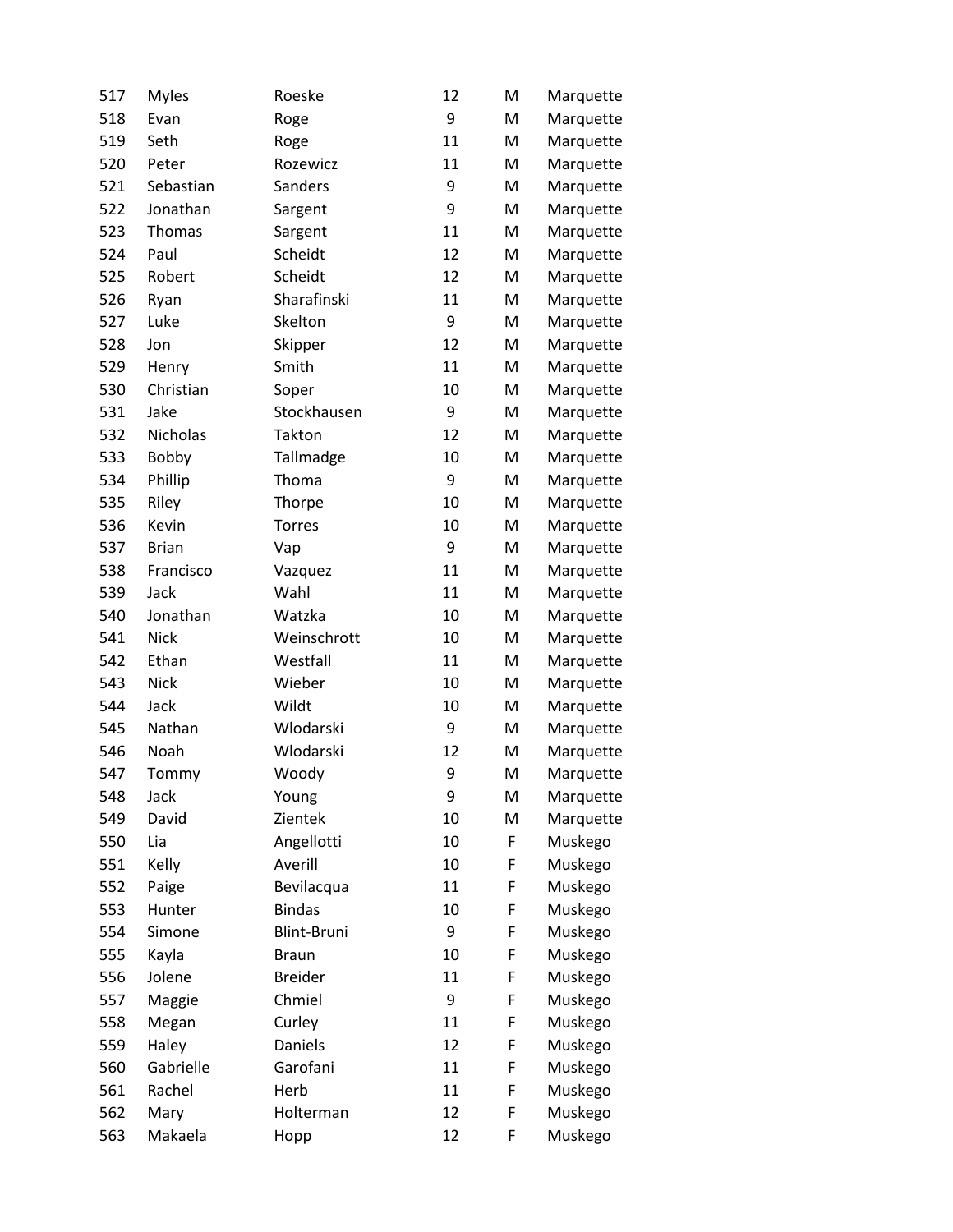| 564 | Audrey         | Hyke           | 11 | F | Muskego            |
|-----|----------------|----------------|----|---|--------------------|
| 565 | Kayla          | Ignasiak       | 12 | F | Muskego            |
| 566 | Brittany       | Jensen         | 11 | F | Muskego            |
| 567 | Kate           | Jochims        | 9  | F | Muskego            |
| 568 | Rebecca        | Johnson        | 11 | F | Muskego            |
| 569 | <b>Bridget</b> | Kaiser         | 11 | F | Muskego            |
| 570 | Emma           | Knasinski      | 11 | F | Muskego            |
| 571 | Megan          | Kocher         | 11 | F | Muskego            |
| 572 | Jenna          | Lederman       | 12 | F | Muskego            |
| 573 | Katherine      | Lemberger      | 10 | F | Muskego            |
| 574 | <b>Brianna</b> | Love           | 12 | F | Muskego            |
| 575 | Haley          | Maday          | 11 | F | Muskego            |
| 576 | Samantha       | Megna          | 12 | F | Muskego            |
| 577 | Abigail        | Missiaen       | 11 | F | Muskego            |
| 578 | Elizabeth      | Missiaen       | 9  | F | Muskego            |
| 579 | Gabriella      | Mraz           | 12 | F | Muskego            |
| 580 | Mackenzie      | Paszkiewicz    | 10 | F | Muskego            |
| 581 | Hanna          | Perry          | 12 | F | Muskego            |
| 582 | Sara           | Perry          | 10 | F | Muskego            |
| 583 | Aurora         | Pitel          | 10 | F | Muskego            |
| 584 | Ellen          | Plahuta        | 10 | F | Muskego            |
| 585 | Abigail        | Priepke        | 11 | F | Muskego            |
| 586 | Katie          | Prock          | 9  | F | Muskego            |
| 587 | Abygail        | Robinson       | 9  | F | Muskego            |
| 588 | Arianna        | Sande          | 11 | F | Muskego            |
| 589 | Callie         | Schulist       | 11 | F | Muskego            |
| 590 | Carly          | Steiner        | 11 | F | Muskego            |
| 591 | Justina        | Sviatoslavsky  | 10 | F | Muskego            |
| 592 | Sophia         | Vaccaro        | 11 | F | Muskego            |
| 593 | Alexandra      | Van Fleet      | 12 | F | Muskego            |
| 594 | Ashley         | Walters        | 11 | F | Muskego            |
| 595 | Katie          | Wasiak         | 9  | F | Muskego            |
| 596 | Hannah         | Weier          | 12 | F | Muskego            |
| 597 | Beau           | Bellmore       | 12 | M | Notre Dame Academy |
| 598 | Ryan           | <b>Brabant</b> | 10 | M | Notre Dame Academy |
| 599 | Matthew        | <b>Budde</b>   | 12 | M | Notre Dame Academy |
| 600 | Nathan         | Ciriacks       | 12 | M | Notre Dame Academy |
| 601 | Jack           | Colleran       | 11 | M | Notre Dame Academy |
| 602 | Hans           | Ernst          | 10 | M | Notre Dame Academy |
| 603 | Christian      | Gregory        | 12 | M | Notre Dame Academy |
| 604 | Evan           | Haas           | 12 | М | Notre Dame Academy |
| 605 | <b>Brian</b>   | Hansford       | 12 | M | Notre Dame Academy |
| 606 | Joshua         | Hock           | 11 | M | Notre Dame Academy |
| 607 | Jacob          | Lamm           | 11 | М | Notre Dame Academy |
| 608 | Nicholas       | Lasecki        | 11 | M | Notre Dame Academy |
| 609 | David          | Letter         | 10 | М | Notre Dame Academy |
| 610 | Elliot         | McGinnity-Sch  | 9  | M | Notre Dame Academy |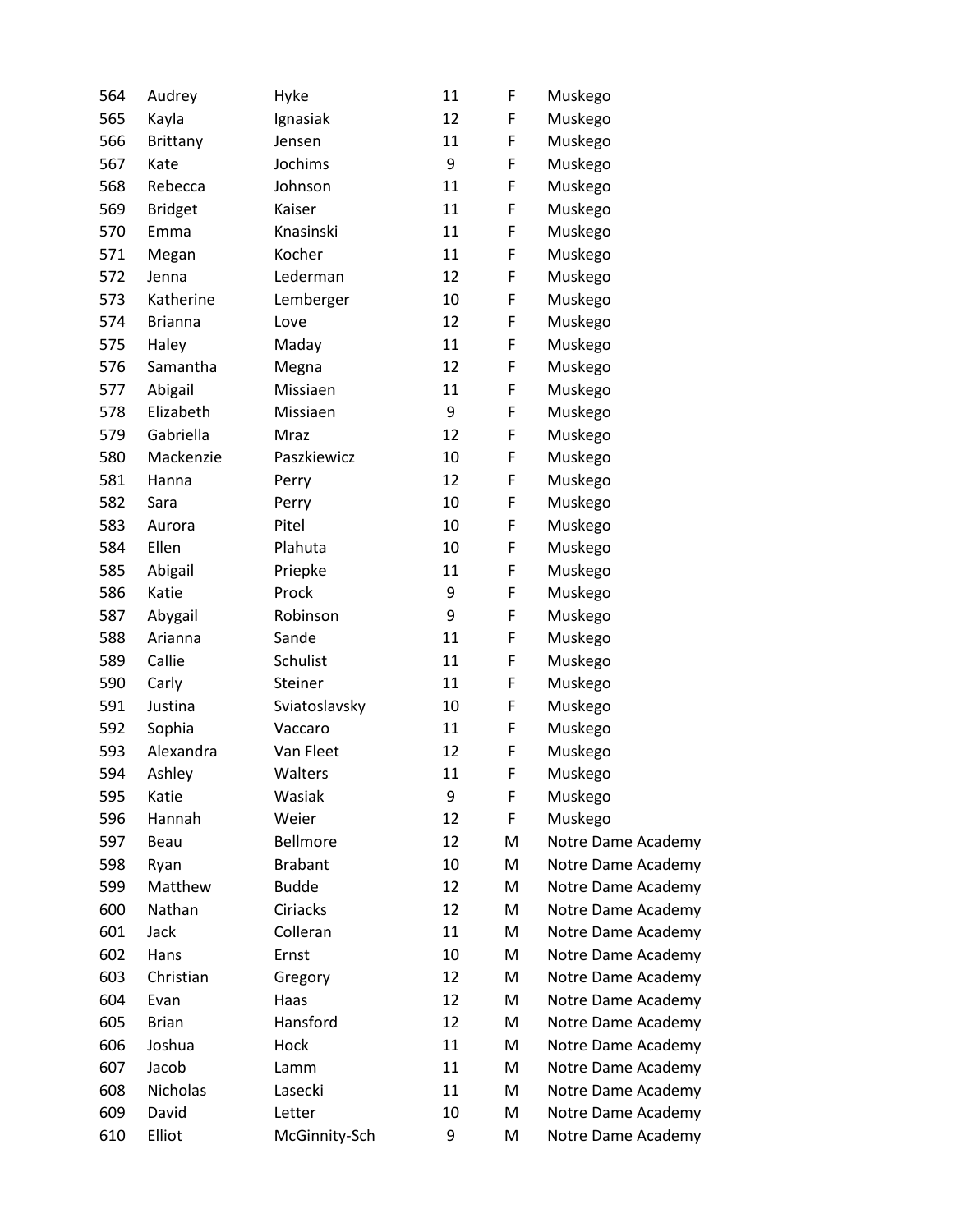| 611 | Alex           | McKean         | 10 | M | Notre Dame Academy |
|-----|----------------|----------------|----|---|--------------------|
| 612 | Michael        | Miller         | 12 | M | Notre Dame Academy |
| 613 | William        | Roach          | 11 | M | Notre Dame Academy |
| 614 | <b>Nick</b>    | Robinson       | 12 | M | Notre Dame Academy |
| 615 | Jacob          | Rose           | 11 | M | Notre Dame Academy |
| 616 | Charlie        | Sauter         | 9  | M | Notre Dame Academy |
| 617 | Evan           | Vecera         | 12 | M | Notre Dame Academy |
| 618 | <b>Nate</b>    | Zeller         | 12 | M | Notre Dame Academy |
| 619 | Ashlyn         | Arett          | 10 | F | Notre Dame Academy |
| 620 | Kristen        | <b>Burkel</b>  | 12 | F | Notre Dame Academy |
| 621 | Anya           | Carlson        | 11 | F | Notre Dame Academy |
| 622 | Samantha       | DeGroot        | 12 | F | Notre Dame Academy |
| 623 | Maria          | Ehlinger       | 11 | F | Notre Dame Academy |
| 624 | Kelley         | Gardipee       | 12 | F | Notre Dame Academy |
| 625 | Emily          | Gibson         | 11 | F | Notre Dame Academy |
| 626 | Anna           | Grzelak        | 9  | F | Notre Dame Academy |
| 627 | Kayla          | Hawley         | 9  | F | Notre Dame Academy |
| 628 | Kari           | Healy          | 12 | F | Notre Dame Academy |
| 629 | Madalyn        | Krysiak        | 9  | F | Notre Dame Academy |
| 630 | Ashley         | Laskowski      | 10 | F | Notre Dame Academy |
| 631 | Courtney       | Ledvina        | 9  | F | Notre Dame Academy |
| 632 | Mikayla        | Neveau         | 11 | F | Notre Dame Academy |
| 633 | Carly          | Noble          | 11 | F | Notre Dame Academy |
| 634 | Lizzie         | Opichka        | 10 | F | Notre Dame Academy |
| 635 | Alexandria     | Papacosta      | 10 | F | Notre Dame Academy |
| 636 | Anna           | Patterson      | 12 | F | Notre Dame Academy |
| 637 | <b>Bridget</b> | Reed           | 12 | F | Notre Dame Academy |
| 638 | Kathryn        | Stumpf         | 10 | F | Notre Dame Academy |
| 639 | Joey           | Bachmann       | 9  | M | Oconomowoc         |
| 640 | Zach           | Banner         | 12 | M | Oconomowoc         |
| 641 | Jarett         | <b>Biver</b>   | 10 | M | Oconomowoc         |
| 642 | Alex           | Carter         | 11 | M | Oconomowoc         |
| 643 | Ethan          | Dagenais       | 10 | M | Oconomowoc         |
| 644 | Parker         | <b>Ellis</b>   | 11 | M | Oconomowoc         |
| 645 | Joel           | Esveldt        | 11 | M | Oconomowoc         |
| 646 | Mark           | Gapinski       | 10 | M | Oconomowoc         |
| 647 | David          | Garczynski     | 11 | M | Oconomowoc         |
| 648 | Kaden          | Irvine         | 9  | M | Oconomowoc         |
| 649 | Ben            | Jaworski       | 9  | M | Oconomowoc         |
| 650 | Michael        | Kluz           | 9  | M | Oconomowoc         |
| 651 | Jack           | LaBracke       | 9  | M | Oconomowoc         |
| 652 | <b>Brandon</b> | Mauel          | 10 | M | Oconomowoc         |
| 653 | Jon            | Mayer          | 11 | M | Oconomowoc         |
| 654 | Chase          | <b>Meadows</b> | 9  | M | Oconomowoc         |
| 655 | Max            | Meyer          | 9  | M | Oconomowoc         |
| 656 | Charlie        | Moore          | 10 | M | Oconomowoc         |
| 657 | <b>Miles</b>   | Mulder         | 9  | M | Oconomowoc         |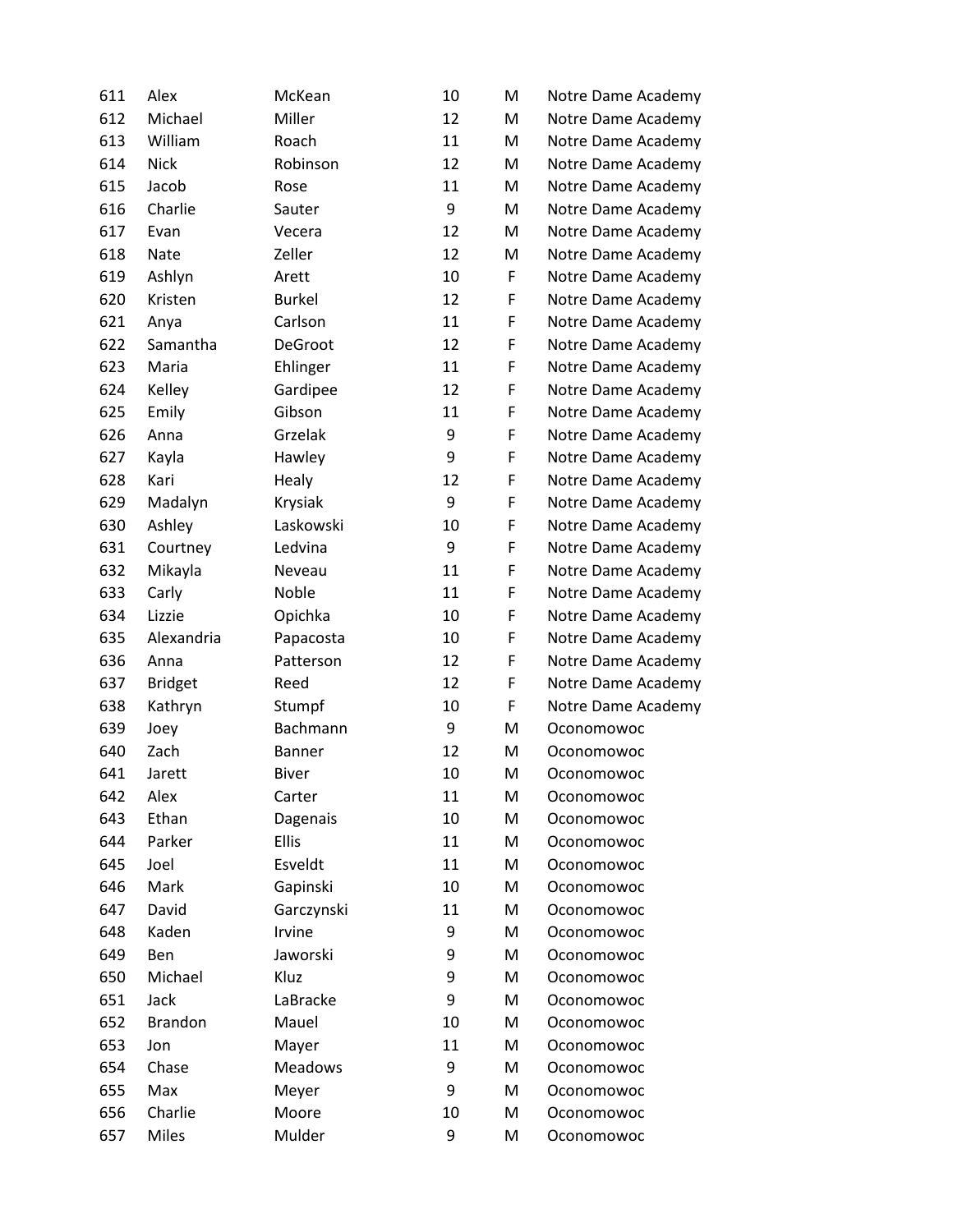| 658 | Masin          | Murley         | 9  | M | Oconomowoc |
|-----|----------------|----------------|----|---|------------|
| 659 | Andrew         | Muskevitsch    | 10 | M | Oconomowoc |
| 660 | Carson         | Niemiec        | 9  | M | Oconomowoc |
| 661 | Sean           | Osborne        | 12 | M | Oconomowoc |
| 662 | Tyler          | Phetteplace    | 10 | M | Oconomowoc |
| 663 | Dan            | Picco          | 12 | м | Oconomowoc |
| 664 | Eddie          | Plack          | 10 | M | Oconomowoc |
| 665 | Derek          | Pratt          | 12 | M | Oconomowoc |
| 666 | Jackson        | Pratt          | 10 | M | Oconomowoc |
| 667 | Josh           | Reynen         | 9  | M | Oconomowoc |
| 668 | <b>Brandon</b> | Ryan           | 11 | M | Oconomowoc |
| 669 | Sean           | Ryan           | 11 | M | Oconomowoc |
| 670 | Lloyd          | Schlomer       | 10 | M | Oconomowoc |
| 671 | <b>Brian</b>   | Schmit         | 11 | M | Oconomowoc |
| 672 | Jared          | Schrang        | 11 | M | Oconomowoc |
| 673 | Evan           | Smith          | 11 | M | Oconomowoc |
| 674 | Josh           | Steckmann      | 9  | M | Oconomowoc |
| 675 | Dan            | Stetter        | 11 | M | Oconomowoc |
| 676 | Peter          | Tell           | 12 | M | Oconomowoc |
| 677 | <b>Thomas</b>  | Thorson        | 11 | M | Oconomowoc |
| 678 | Matt           | <b>Tracy</b>   | 11 | M | Oconomowoc |
| 679 | Nate           | Trego          | 10 | M | Oconomowoc |
| 680 | Will           | Ullrich        | 11 | M | Oconomowoc |
| 681 | Mason          | Wagner         | 11 | M | Oconomowoc |
| 682 | Andy           | Woods          | 12 | м | Oconomowoc |
| 683 | Julia          | Anderson       | 9  | F | Oconomowoc |
| 684 | Claudia        | Belawski       | 11 | F | Oconomowoc |
| 685 | EmmaGrace      | Bero           | 12 | F | Oconomowoc |
| 686 | Natalie        | <b>Boelter</b> | 10 | F | Oconomowoc |
| 687 | Hannah         | Brandenstein   | 10 | F | Oconomowoc |
| 688 | Kelsey         | Brezenski      | 11 | F | Oconomowoc |
| 689 | Amanda         | <b>Burt</b>    | 12 | F | Oconomowoc |
| 690 | Molly          | Davis          | 11 | F | Oconomowoc |
| 691 | Sydney         | Evenson        | 9  | F | Oconomowoc |
| 692 | Nicole         | Frank          | 11 | F | Oconomowoc |
| 693 | Ashley         | Harder         | 10 | F | Oconomowoc |
| 694 | <b>Brighid</b> | Hartnett       | 11 | F | Oconomowoc |
| 695 | Jennifer       | Hogan          | 11 | F | Oconomowoc |
| 696 | Marlie         | Houston        | 12 | F | Oconomowoc |
| 697 | Sadie          | Houston        | 9  | F | Oconomowoc |
| 698 | Nicole         | Jahr           | 9  | F | Oconomowoc |
| 699 | Emily          | Kehl           | 10 | F | Oconomowoc |
| 700 | Karolynn       | Kunz           | 10 | F | Oconomowoc |
| 701 | Madelynn       | Lee            | 11 | F | Oconomowoc |
| 702 | Paulayna       | Lefevre        | 10 | F | Oconomowoc |
| 703 | Nicole         | Lev            | 11 | F | Oconomowoc |
| 704 | Makayla        | Loppnow        | 9  | F | Oconomowoc |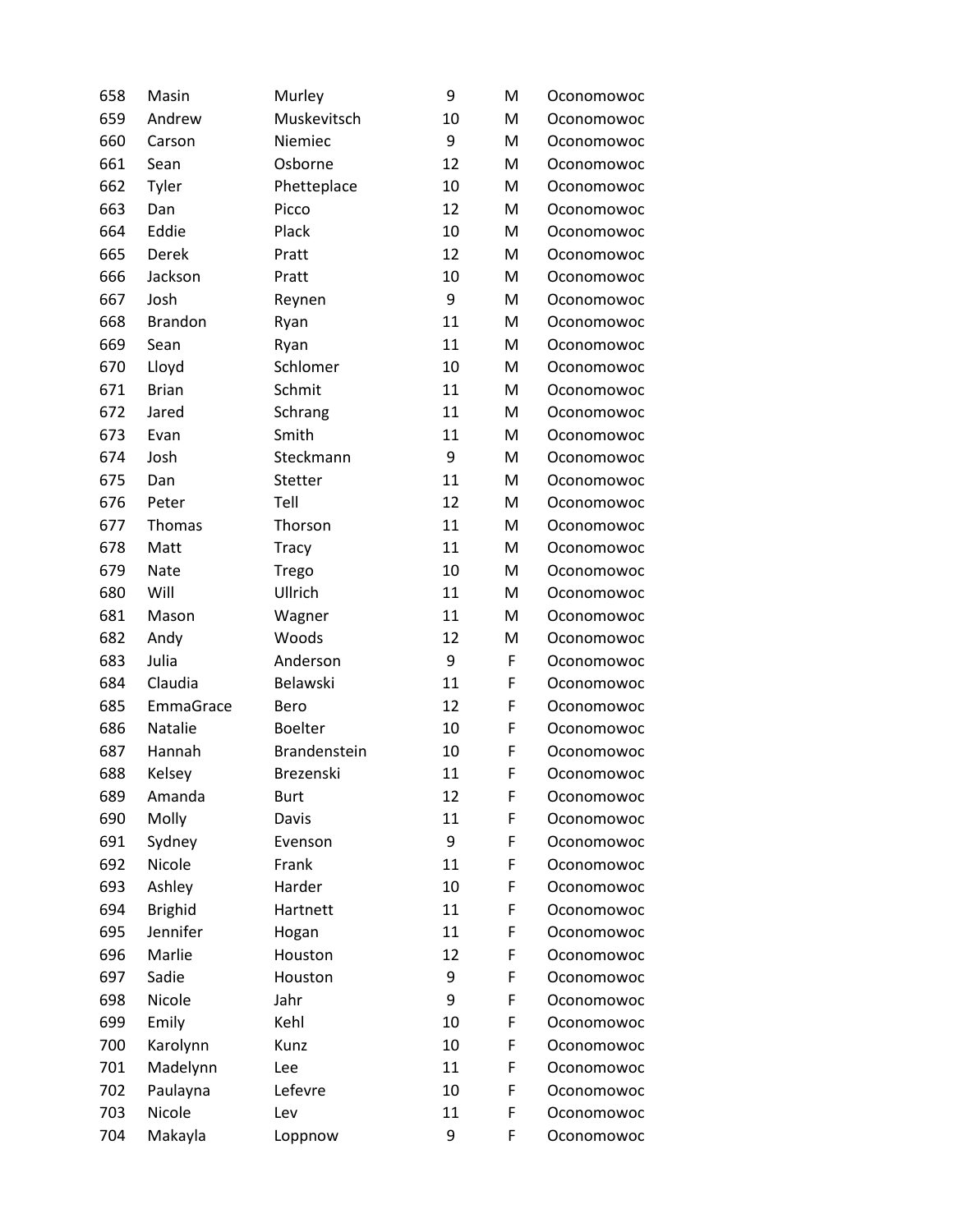| 705 | Caroline     | Noskowiak     | 9  | F | Oconomowoc         |
|-----|--------------|---------------|----|---|--------------------|
| 706 | Mara         | Noskowiak     | 10 | F | Oconomowoc         |
| 707 | Alaina       | Nowak         | 9  | F | Oconomowoc         |
| 708 | Emily        | Polinske      | 12 | F | Oconomowoc         |
| 709 | Nugraheni    | Pratitis      | 11 | F | Oconomowoc         |
| 710 | Kelsey       | Preisler      | 11 | F | Oconomowoc         |
| 711 | Erin         | Rose          | 9  | F | Oconomowoc         |
| 712 | Emily        | Schrang       | 12 | F | Oconomowoc         |
| 713 | Famai        | Sridang       | 11 | F | Oconomowoc         |
| 714 | Alexis       | Zimmerman     | 9  | F | Oconomowoc         |
| 715 | Max          | <b>Borth</b>  | 12 | M | Prairie Ridge (IL) |
| 716 | <b>Brian</b> | Dorn          | 11 | M | Prairie Ridge (IL) |
| 717 | Ryan         | Eschman       | 10 | M | Prairie Ridge (IL) |
| 718 | Ryan         | Figgins       | 10 | M | Prairie Ridge (IL) |
| 719 | Tyler        | Figgins       | 12 | M | Prairie Ridge (IL) |
| 720 | Kevin        | Gilbert       | 10 | M | Prairie Ridge (IL) |
| 721 | Kyle         | Gut           | 11 | M | Prairie Ridge (IL) |
| 722 | Jacob        | Hanacek       | 11 | M | Prairie Ridge (IL) |
| 723 | Tyler        | Harth         | 11 | M | Prairie Ridge (IL) |
| 724 | Samuel       | Kapalin       | 10 | M | Prairie Ridge (IL) |
| 725 | James        | Lasak         | 10 | M | Prairie Ridge (IL) |
| 726 | Jake         | Laukert       | 10 | M | Prairie Ridge (IL) |
| 727 | Jacob        | Lawrence      | 10 | M | Prairie Ridge (IL) |
| 728 | Austin       | Nobbe         | 12 | M | Prairie Ridge (IL) |
| 729 | Michael      | Ostrow        | 11 | M | Prairie Ridge (IL) |
| 730 | Filip        | Pajak         | 11 | M | Prairie Ridge (IL) |
| 731 | Steven       | Peterson      | 12 | M | Prairie Ridge (IL) |
| 732 | Jay          | Puca          | 11 | M | Prairie Ridge (IL) |
| 733 | Jacob        | Rightmyer     | 11 | M | Prairie Ridge (IL) |
| 734 | Joe          | Roberts       | 9  | M | Prairie Ridge (IL) |
| 735 | Kyle         | Sargeant      | 10 | M | Prairie Ridge (IL) |
| 736 | Conner       | Smith         | 12 | M | Prairie Ridge (IL) |
| 737 | David        | Tulke         | 11 | M | Prairie Ridge (IL) |
| 738 | Allison      | Arkell        | 12 | F | Prairie Ridge (IL) |
| 739 | Emma         | <b>Baker</b>  | 11 | F | Prairie Ridge (IL) |
| 740 | Alexandra    | Barker        | 11 | F | Prairie Ridge (IL) |
| 741 | Rachel       | <b>Barnes</b> | 11 | F | Prairie Ridge (IL) |
| 742 | Jena         | Berkland      | 10 | F | Prairie Ridge (IL) |
| 743 | Madeleine    | Carey         | 9  | F | Prairie Ridge (IL) |
| 744 | Gabby        | Carpener      | 9  | F | Prairie Ridge (IL) |
| 745 | Nicole       | Dorn          | 9  | F | Prairie Ridge (IL) |
| 746 | Kathryn      | Ferguson      | 10 | F | Prairie Ridge (IL) |
| 747 | Annmarie     | Frankowski    | 12 | F | Prairie Ridge (IL) |
| 748 | Chloe        | Gale          | 9  | F | Prairie Ridge (IL) |
| 749 | Madysen      | Gerlinger     | 12 | F | Prairie Ridge (IL) |
| 750 | Cameron      | Glenn         | 11 | F | Prairie Ridge (IL) |
| 751 | Emily        | Keck          | 10 | F | Prairie Ridge (IL) |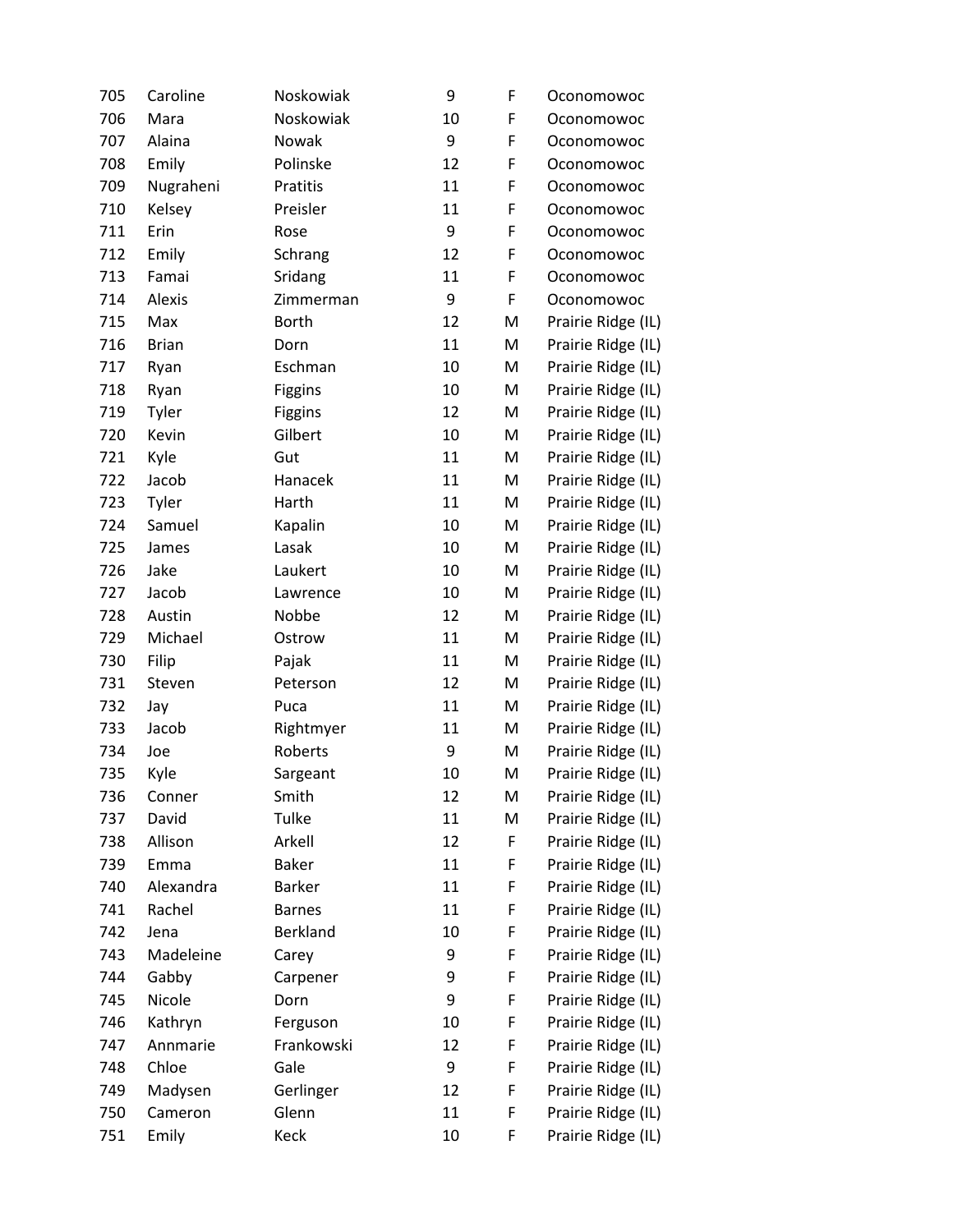| 752 | McKayla         | Low           | 10 | F | Prairie Ridge (IL) |
|-----|-----------------|---------------|----|---|--------------------|
| 753 | Teagan          | O'Connor      | 11 | F | Prairie Ridge (IL) |
| 754 | Morgan          | Padera        | 12 | F | Prairie Ridge (IL) |
| 755 | Julia           | Perbohner     | 11 | F | Prairie Ridge (IL) |
| 756 | Michaela        | Pieroni       | 9  | F | Prairie Ridge (IL) |
| 757 | Emily           | Schneider     | 11 | F | Prairie Ridge (IL) |
| 758 | Nicole          | St.Clair      | 12 | F | Prairie Ridge (IL) |
| 759 | Peyton          | Trauth        | 11 | F | Prairie Ridge (IL) |
| 760 | Emily           | Zanzola       | 9  | F | Prairie Ridge (IL) |
| 761 | Abigail         | Zuniga        | 10 | F | Prairie Ridge (IL) |
| 762 | Ivan            | Bakardzhiev   | 12 | M | Racine Case        |
| 763 | Marcus          | Baldwin       | 12 | M | Racine Case        |
| 764 | Jesse           | Ball          | 12 | M | Racine Case        |
| 765 | Sam             | Calbaltera    | 10 | M | Racine Case        |
| 766 | Adam            | Davis         | 9  | M | Racine Case        |
| 767 | Andrew          | DeHahn        | 12 | M | Racine Case        |
| 768 | Kyle            | Guillien      | 9  | M | Racine Case        |
| 769 | Jarek           | Hanna         | 9  | M | Racine Case        |
| 770 | Isiah           | Hernandez     | 9  | M | Racine Case        |
| 771 | ???             | Long          | 11 | M | Racine Case        |
| 772 | Justin          | <b>Norris</b> | 10 | M | Racine Case        |
| 773 | Mario           | Posadas       | 10 | M | Racine Case        |
| 774 | Eric            | Ramierez      | 9  | M | Racine Case        |
| 775 | ????            | Reilly        | 12 | M | Racine Case        |
| 776 | Adrian          | Robinson      | 10 | M | Racine Case        |
| 777 | Rickey          | Roushia       | 10 | M | Racine Case        |
| 778 | Taylor          | Schneider     | 10 | M | Racine Case        |
| 779 | Micaheal        | Stapleman     | 9  | M | Racine Case        |
| 780 | Ty              | Stetler       | 11 | M | Racine Case        |
| 781 | Alex            | Villalobos    | 12 | M | Racine Case        |
| 782 | Michael         | Vranek        | 9  | M | Racine Case        |
| 783 | Austin          | Wallace       | 9  | M | Racine Case        |
| 784 | Todd            | Wollin        | 10 | M | Racine Case        |
| 785 | John            | Zaiser        | 11 | M | Racine Case        |
| 786 | LeAnn           | Allen         | 9  | F | Racine Case        |
| 787 | Alexis          | <b>Becker</b> | 9  | F | Racine Case        |
| 788 | Kaiya           | Bernard       | 9  | F | Racine Case        |
| 789 | Ashley          | Borgardt      | 11 | F | Racine Case        |
| 790 | Joanna          | Curry         | 11 | F | Racine Case        |
| 791 | Karysa          | Dament        | 9  | F | Racine Case        |
| 792 | Aaliyah         | Ford          | 12 | F | Racine Case        |
| 793 | Chayce          | Gunderson     | 11 | F | Racine Case        |
| 794 | <b>Breeanne</b> | Heusdens      | 11 | F | Racine Case        |
| 795 | Anastacia       | Jahnke        | 10 | F | Racine Case        |
| 796 | Angelina        | Lopez         | 12 | F | Racine Case        |
| 797 | Paige           | Macemon       | 9  | F | Racine Case        |
| 798 | <b>BreAnna</b>  | Portale       | 12 | F | Racine Case        |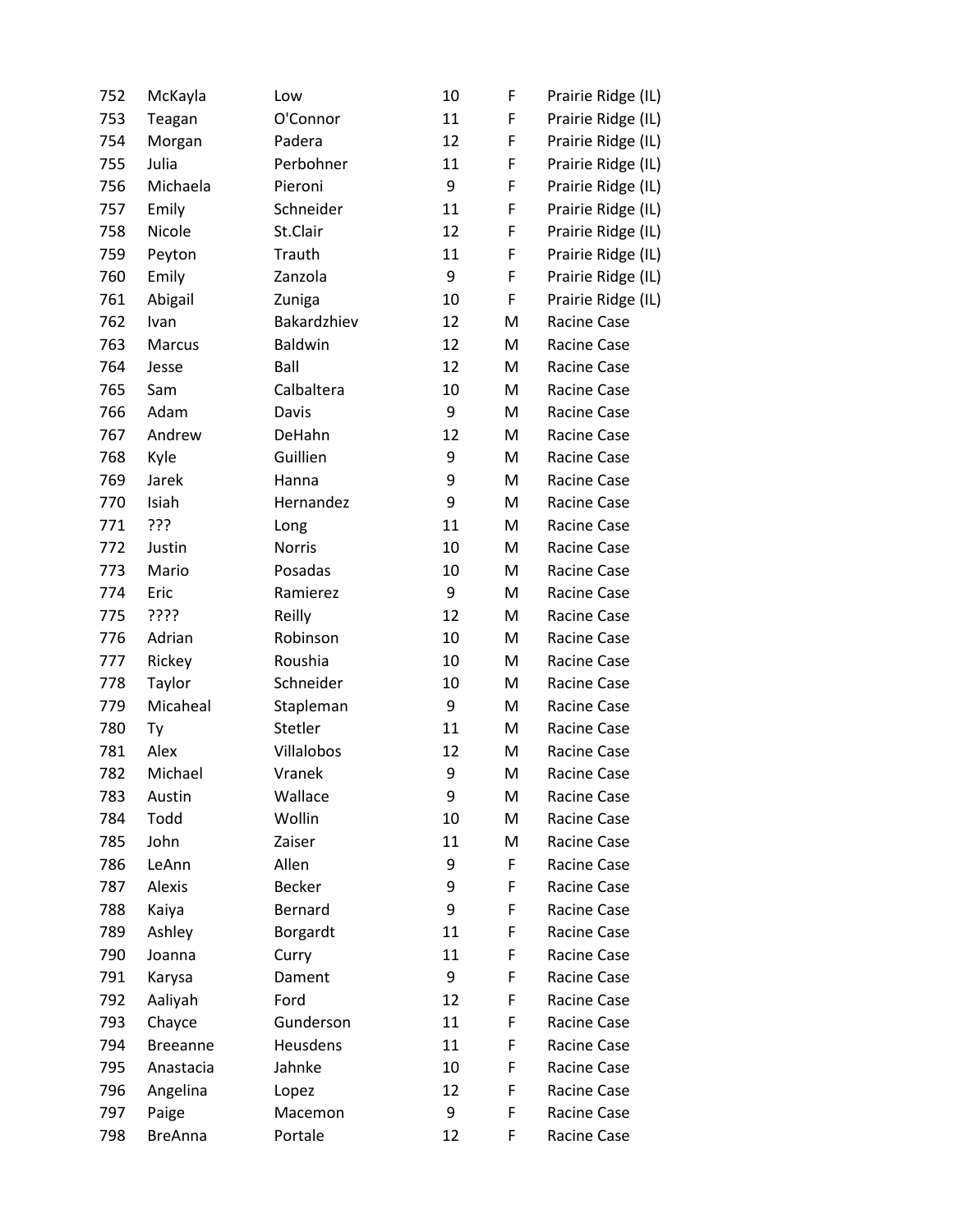| 799 | Summer   | Ruetz                 | 12 | F | <b>Racine Case</b>    |
|-----|----------|-----------------------|----|---|-----------------------|
| 800 | Sofia    | Scekic                | 10 | F | Racine Case           |
| 801 | Allison  | Spring                | 10 | F | Racine Case           |
| 802 | Amanda   | Van Swol              | 12 | F | Racine Case           |
| 803 | Emmalee  | Wollin                | 11 | F | Racine Case           |
| 804 | Tommy    | Appleton              | 12 | M | Racine Horlick        |
| 805 | Tyler    | <b>Buckley-Hunter</b> | 10 | M | Racine Horlick        |
| 806 | Josh     | Crowe                 | 12 | M | Racine Horlick        |
| 807 | Vinny    | Galis                 | 12 | M | Racine Horlick        |
| 808 | Ethan    | Gregare               | 9  | M | Racine Horlick        |
| 809 | Josh     | Kaestner              | 10 | M | Racine Horlick        |
| 810 | Ryan     | Kickland              | 10 | M | Racine Horlick        |
| 811 | Mason    | Kiefer                | 11 | M | Racine Horlick        |
| 812 | Milan    | Markovic              | 11 | M | Racine Horlick        |
| 813 | Nathan   | Perez                 | 11 | M | Racine Horlick        |
| 814 | Jose     | Rocha                 | 11 | M | Racine Horlick        |
| 815 | Jordan   | Schweitzer            | 9  | M | <b>Racine Horlick</b> |
| 816 | Mason    | Sett                  | 9  | M | Racine Horlick        |
| 817 | Michael  | Sheilds               | 10 | M | Racine Horlick        |
| 818 | Mike     | Streckenbach          | 12 | M | Racine Horlick        |
| 819 | Cam      | Tresider              | 12 | M | Racine Horlick        |
| 820 | Subhan   | Umar                  | 11 | M | Racine Horlick        |
| 821 | Charles  | Ward                  | 12 | M | Racine Horlick        |
| 822 | Galen    | Weber                 | 11 | M | Racine Horlick        |
| 823 | Daniel   | Wilson                | 10 | M | Racine Horlick        |
| 824 | Marrisa  | Cartagena             | 10 | F | Racine Horlick        |
| 825 | Victoria | Coates                | 11 | F | Racine Horlick        |
| 826 | Anna     | Delao                 | 9  | F | Racine Horlick        |
| 827 | Kelsi    | DeRosier              | 12 | F | <b>Racine Horlick</b> |
| 828 | Shannon  | Gegare                | 10 | F | Racine Horlick        |
| 829 | Fernanda | Jimenez               | 10 | F | Racine Horlick        |
| 830 | Tiffany  | Norton                | 9  | F | Racine Horlick        |
| 831 | Leslie   | Ortiz                 | 11 | F | Racine Horlick        |
| 832 | Sydney   | Pitrof                | 10 | F | Racine Horlick        |
| 833 | Nicole   | Shields               | 12 | F | Racine Horlick        |
| 834 | Maddie   | Smolko                | 11 | F | Racine Horlick        |
| 835 | Grace    | Tempesta              | 10 | F | Racine Horlick        |
| 836 | Alyson   | Ziegenhagen           | 11 | F | Racine Horlick        |
| 837 | Sean     | Fischer               | 11 | M | Racine Park           |
| 838 | Chandler | Johnson               | 10 | M | Racine Park           |
| 839 | Juan     | Ortega                | 12 | M | Racine Park           |
| 840 | Hunter   | Ostergaard            | 10 | M | Racine Park           |
| 841 | Yamil    | Ramos                 | 10 | M | Racine Park           |
| 842 | Ben      | Rosinski              | 10 | M | Racine Park           |
| 843 | Alex     | Schoettler            | 12 | M | Racine Park           |
| 844 | Jared    | Smith                 | 12 | M | Racine Park           |
| 845 | Andrew   | Steffen               | 10 | M | Racine Park           |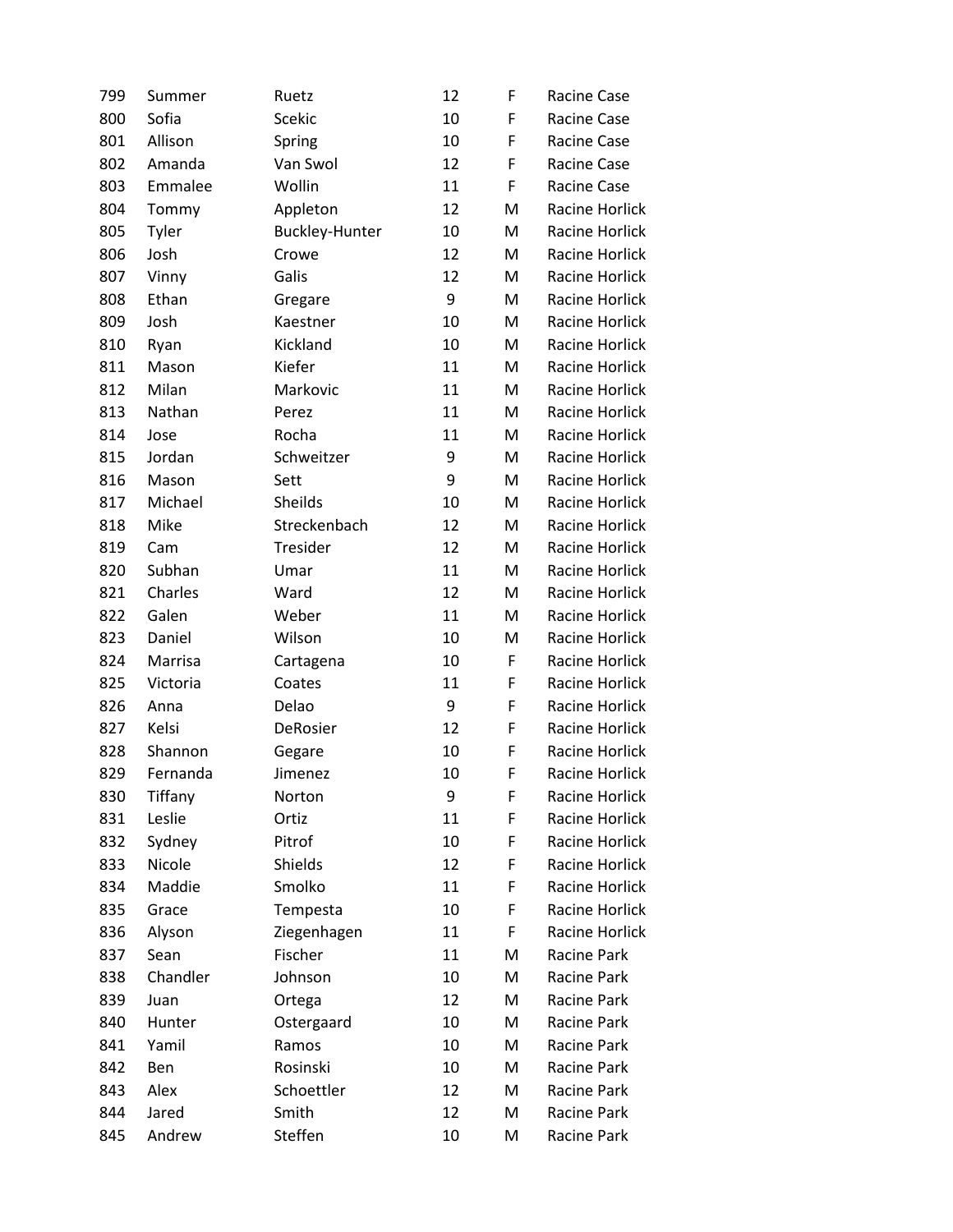| 846 | Ethan         | Weaver          | 10 | M | Racine Park        |
|-----|---------------|-----------------|----|---|--------------------|
| 847 | Philip        | Wilson          | 12 | M | Racine Park        |
| 848 | Sophia        | Bernard         | 10 | F | Racine Park        |
| 849 | Riana         | Henderson       | 10 | F | Racine Park        |
| 850 | Xandria       | James           | 10 | F | Racine Park        |
| 851 | Marco         | Cordero         | 9  | M | Reagan             |
| 852 | Aaron         | Gallo           | 12 | M | Reagan             |
| 853 | Michau        | Goyette         | 12 | M | Reagan             |
| 854 | James         | Hauglie         | 11 | M | Reagan             |
| 855 | Andrew        | Johnson         | 12 | M | Reagan             |
| 856 | Jin           | La              | 10 | M | Reagan             |
| 857 | Ethan         | Lelinski        | 11 | M | Reagan             |
| 858 | Don           | Mai             | 10 | M | Reagan             |
| 859 | Ryan          | Nordmeyer       | 11 | M | Reagan             |
| 860 | Ryan          | Oberdorf        | 10 | M | Reagan             |
| 861 | lan           | O'Connel        | 11 | M | Reagan             |
| 862 | Christian     | Porlucas        | 10 | M | Reagan             |
| 863 | Gabriel       | Ramirez         | 9  | M | Reagan             |
| 864 | Nathan        | Ramsdell        | 11 | M | Reagan             |
| 865 | Daniel        | Runnells        | 10 | M | Reagan             |
| 866 | Nicholas      | Sanfelippo      | 9  | M | Reagan             |
| 867 | Parabhjot     | Singh           | 11 | M | Reagan             |
| 868 | Luke          | Stoerger        | 10 | M | Reagan             |
| 869 | Isaac         | Xiong           | 9  | M | Reagan             |
| 870 | Timothy       | Xiong           | 11 | M | Reagan             |
| 871 | Kathryn       | <b>Barndt</b>   | 10 | F | Reagan             |
| 872 | Valerie       | Bausch          | 9  | F | Reagan             |
| 873 | Anna          | Dannecker       | 11 | F | Reagan             |
| 874 | Deisy         | Diaz            | 10 | F | Reagan             |
| 875 | Annabelle     | Gonzalez        | 10 | F | Reagan             |
| 876 | Paola         | Gonzalez        | 11 | F | Reagan             |
| 877 | Jacqueline    | Hammond         | 12 | F | Reagan             |
| 878 | Sarena        | Hansen          | 11 | F | Reagan             |
| 879 | Olivia        | Johanneck       | 11 | F | Reagan             |
| 880 | Grace         | <b>Krug</b>     | 11 | F | Reagan             |
| 881 | Anela         | Lockwood        | 10 | F | Reagan             |
| 882 | Maritza       | Martinez        | 10 | F | Reagan             |
| 883 | Samantha      | Miller          | 11 | F | Reagan             |
| 884 | Gabrielle     | Newton          | 11 | F | Reagan             |
| 885 | Iliana        | Pellot          | 11 | F | Reagan             |
| 886 | Alexis        | Ramirez         | 10 | F | Reagan             |
| 887 | Danyell       | Stoerger        | 12 | F | Reagan             |
| 888 | Eva           | Szocik          | 12 | F | Reagan             |
| 889 | Lidyanis      | Tarres-Martinez | 10 | F | Reagan             |
| 890 | <b>Bianca</b> | Vargas          | 11 | F | Reagan             |
| 891 | Kaleb         | <b>Beck</b>     | 9  | M | <b>Union Grove</b> |
| 892 | David         | Boerger         | 11 | M | <b>Union Grove</b> |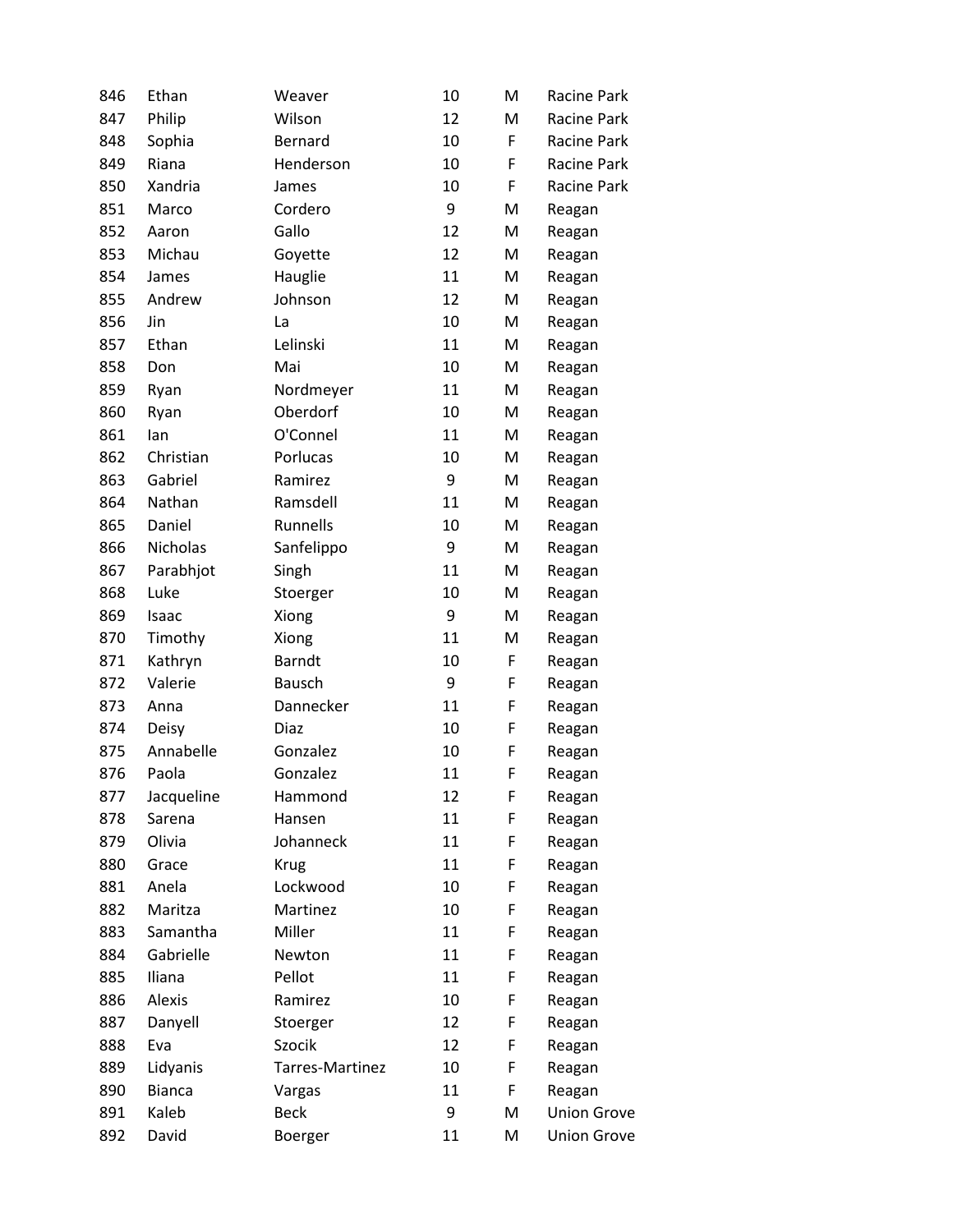| 893 | lan            | Donovan          | 10 | M                                                                                                          | <b>Union Grove</b>   |
|-----|----------------|------------------|----|------------------------------------------------------------------------------------------------------------|----------------------|
| 894 | Logan          | Erickson         | 12 | M                                                                                                          | <b>Union Grove</b>   |
| 895 | <b>Brendon</b> | Farmer           | 11 | M                                                                                                          | <b>Union Grove</b>   |
| 896 | Jacob          | Genal            | 11 | M                                                                                                          | <b>Union Grove</b>   |
| 897 | Adam           | Guerrero         | 9  | M                                                                                                          | <b>Union Grove</b>   |
| 898 | Jamie          | Johnson          | 11 | M                                                                                                          | <b>Union Grove</b>   |
| 899 | <b>Brett</b>   | Knutson          | 12 | M                                                                                                          | <b>Union Grove</b>   |
| 900 | Ryan           | Krause           | 11 | M                                                                                                          | <b>Union Grove</b>   |
| 901 | Noah           | Lorey            | 12 | M                                                                                                          | <b>Union Grove</b>   |
| 902 | Alex           | Navin            | 11 | M                                                                                                          | <b>Union Grove</b>   |
| 903 | <b>Brandon</b> | Paulick          | 12 | M                                                                                                          | <b>Union Grove</b>   |
| 904 | Micah          | Purdy            | 9  | M                                                                                                          | <b>Union Grove</b>   |
| 905 | <b>Nick</b>    | Robers           | 10 | M                                                                                                          | <b>Union Grove</b>   |
| 906 | Mitchell       | Rybarik          | 12 | M                                                                                                          | <b>Union Grove</b>   |
| 907 | Zach           | Wasielewski      | 10 | M                                                                                                          | <b>Union Grove</b>   |
| 908 | Jakob          | Wendorf          | 11 | M                                                                                                          | <b>Union Grove</b>   |
| 909 | Sam            | Boettcher        | 11 | F                                                                                                          | <b>Union Grove</b>   |
| 910 | Casey          | Capece           | 11 | F                                                                                                          | <b>Union Grove</b>   |
| 911 | Lindsay        | Dawson           | 12 | F                                                                                                          | <b>Union Grove</b>   |
| 912 | <b>Bristol</b> | Farrington       | 12 | F                                                                                                          | <b>Union Grove</b>   |
| 913 | Alyssa         | Kus              | 10 | F                                                                                                          | <b>Union Grove</b>   |
| 914 | Abby           | Martin           | 10 | F                                                                                                          | <b>Union Grove</b>   |
| 915 | Riley          | Mcmahon          | 11 | F                                                                                                          | <b>Union Grove</b>   |
| 916 | Terra          | Mcmahon          | 9  | F                                                                                                          | <b>Union Grove</b>   |
| 917 | Hannah         | Nelson           | 9  | F                                                                                                          | <b>Union Grove</b>   |
| 918 | Sophie         | Ohner            | 10 | F                                                                                                          | <b>Union Grove</b>   |
| 919 | Carly          | Schaefer         | 9  | F                                                                                                          | <b>Union Grove</b>   |
| 920 | Amber          | Schmaling        | 11 | F                                                                                                          | <b>Union Grove</b>   |
| 921 | Rachel         | Staaden          | 11 | F                                                                                                          | <b>Union Grove</b>   |
| 922 | Eric           | Ablang           | 12 | M                                                                                                          | Warren Township (IL) |
| 923 | Hammad         | Agha             | 10 | M                                                                                                          | Warren Township (IL) |
| 924 | Raees          | Ahmad            | 11 | M                                                                                                          | Warren Township (IL) |
| 925 | Peter          | Alexakos         | 9  | M                                                                                                          | Warren Township (IL) |
| 926 | Joseph         | Balbuena-Vazquez | 12 | M                                                                                                          | Warren Township (IL) |
| 927 | Samuel         | Baseley          | 11 | M                                                                                                          | Warren Township (IL) |
| 928 | Christopher    | Beckman          | 12 | M                                                                                                          | Warren Township (IL) |
| 929 | Alexander      | Bedolla          | 12 | M                                                                                                          | Warren Township (IL) |
| 930 | Mason          | Bell             | 11 | M                                                                                                          | Warren Township (IL) |
| 931 | Noah           | <b>Bouvin</b>    | 9  | M                                                                                                          | Warren Township (IL) |
| 932 | Josiah         | Cabuay           | 12 | M                                                                                                          | Warren Township (IL) |
| 933 | Cody           | Canegan          | 10 | M                                                                                                          | Warren Township (IL) |
| 934 | Jason          | Carrington       | 11 | M                                                                                                          | Warren Township (IL) |
| 935 | Austin         | Clark            | 12 | M                                                                                                          | Warren Township (IL) |
| 936 | Matthew        | Cote             | 10 | M                                                                                                          | Warren Township (IL) |
| 937 | Cameron        | Courchene        | 11 | $\mathsf{M}% _{T}=\mathsf{M}_{T}\!\left( a,b\right) ,\ \mathsf{M}_{T}=\mathsf{M}_{T}\!\left( a,b\right) ,$ | Warren Township (IL) |
| 938 | Fernando       | Delgado          | 10 | M                                                                                                          | Warren Township (IL) |
| 939 | Jaime          | Delgado          | 12 | M                                                                                                          | Warren Township (IL) |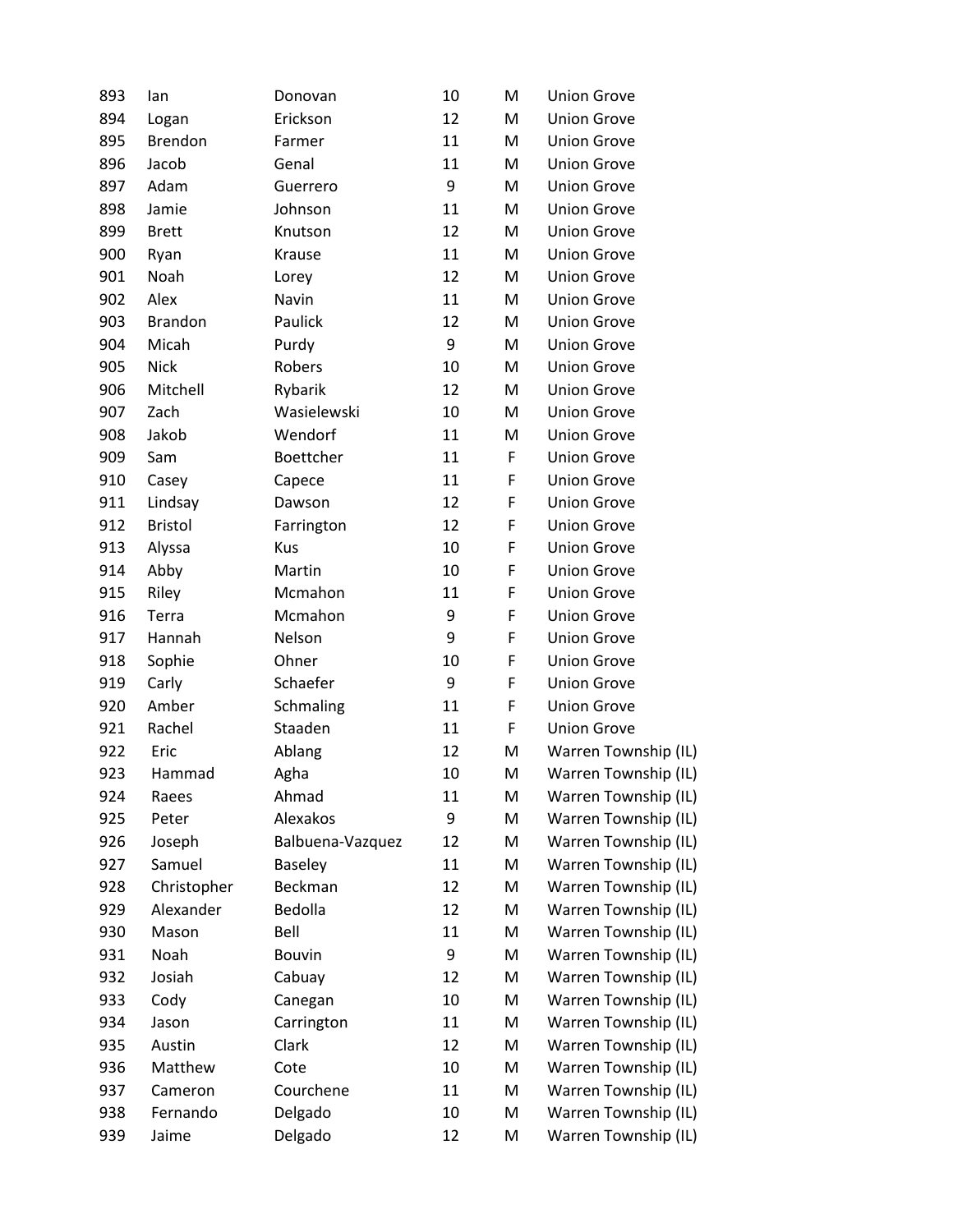| 940 | Jack           | Doden          | 11 | M | Warren Township (IL) |
|-----|----------------|----------------|----|---|----------------------|
| 941 | John           | Duncan         | 12 | M | Warren Township (IL) |
| 942 | Colin          | Dunlop         | 12 | M | Warren Township (IL) |
| 943 | Jacob          | Ebenhoch       | 10 | M | Warren Township (IL) |
| 944 | Frank          | Fleming        | 12 | M | Warren Township (IL) |
| 945 | Richard        | Fujino         | 10 | M | Warren Township (IL) |
| 946 | Tyler          | Gano           | 11 | M | Warren Township (IL) |
| 947 | Jared          | Garner         | 12 | M | Warren Township (IL) |
| 948 | Juan           | Gonzalez       | 9  | M | Warren Township (IL) |
| 949 | Samuel         | Gray           | 10 | M | Warren Township (IL) |
| 950 | Eric           | Grosskopf      | 11 | M | Warren Township (IL) |
| 951 | Jeremy         | Gunter         | 9  | M | Warren Township (IL) |
| 952 | Conor          | Haley          | 11 | M | Warren Township (IL) |
| 953 | Michael        | Harrigan       | 11 | M | Warren Township (IL) |
| 954 | <b>Brendan</b> | Holland        | 11 | M | Warren Township (IL) |
| 955 | Keyante        | Howard         | 10 | M | Warren Township (IL) |
| 956 | Richard        | Howard         | 11 | M | Warren Township (IL) |
| 957 | Jeremy         | Huff           | 12 | M | Warren Township (IL) |
| 958 | Ryan           | Hunt           | 11 | M | Warren Township (IL) |
| 959 | Alexander      | Jahn           | 12 | M | Warren Township (IL) |
| 960 | Akhil          | Joseph         | 11 | M | Warren Township (IL) |
| 961 | <b>Bennett</b> | Josephson      | 12 | M | Warren Township (IL) |
| 962 | Max            | Kampf          | 9  | M | Warren Township (IL) |
| 963 | Jakob          | Kjeldbjerg     | 10 | M | Warren Township (IL) |
| 964 | Jeff           | Kolar          | 11 | M | Warren Township (IL) |
| 965 | Alex           | Kuscsik        | 9  | M | Warren Township (IL) |
| 966 | Estevan        | Lemus          | 11 | M | Warren Township (IL) |
| 967 | Dustin         | Macuiba        | 12 | M | Warren Township (IL) |
| 968 | Carlos         | Mandujano      | 9  | M | Warren Township (IL) |
| 969 | Elijah         | McArthur       | 11 | M | Warren Township (IL) |
| 970 | Adolfo         | Melgar-Toralla | 11 | M | Warren Township (IL) |
| 971 | Andrew         | Miller         | 11 | M | Warren Township (IL) |
| 972 | Samuel         | Miller         | 12 | M | Warren Township (IL) |
| 973 | Tristan        | Miller         | 11 | M | Warren Township (IL) |
| 974 | Eric           | Moeller        | 10 | M | Warren Township (IL) |
| 975 | Dylan          | Morris         | 12 | M | Warren Township (IL) |
| 976 | Austin         | Nash           | 9  | M | Warren Township (IL) |
| 977 | Sawyer         | Nash           | 9  | M | Warren Township (IL) |
| 978 | Paul           | Neal           | 12 | M | Warren Township (IL) |
| 979 | Alexander      | Nelson         | 11 | M | Warren Township (IL) |
| 980 | Alex           | Nixa           | 11 | M | Warren Township (IL) |
| 981 | Felipe         | Olaya-nino     | 9  | M | Warren Township (IL) |
| 982 | Santi          | Olaya-nino     | 11 | M | Warren Township (IL) |
| 983 | Nathaniel      | Oommen         | 11 | M | Warren Township (IL) |
| 984 | Joseph         | Poremba        | 12 | M | Warren Township (IL) |
| 985 | Harrison       | Quirke         | 12 | M | Warren Township (IL) |
| 986 | Nicholas       | Radovan        | 11 | M | Warren Township (IL) |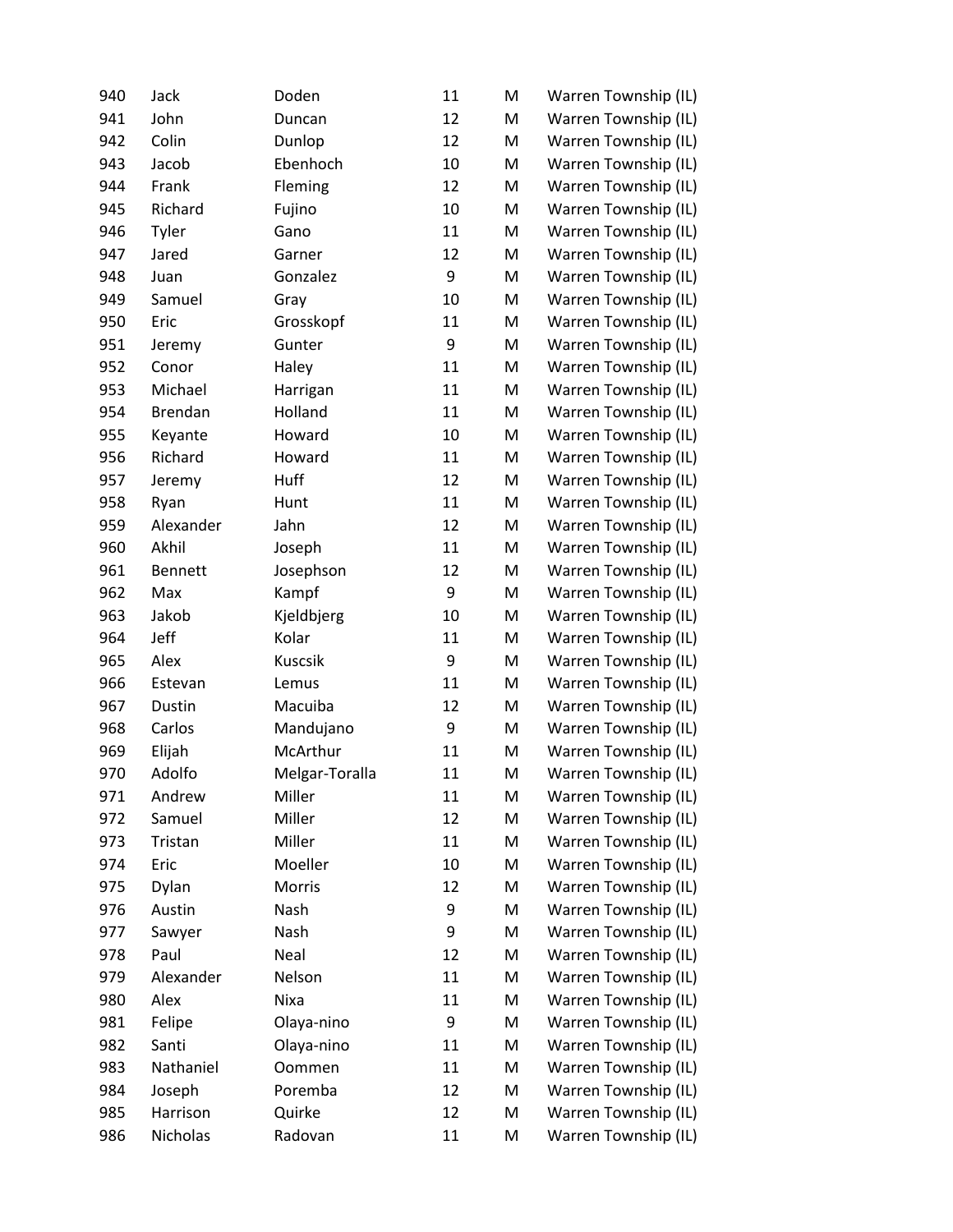| 987  | <b>Moises</b> | Ramirez-Ramirez | 11 | M | Warren Township (IL) |
|------|---------------|-----------------|----|---|----------------------|
| 988  | Ben           | Rickenbaugh     | 11 | M | Warren Township (IL) |
| 989  | Jonathan      | Roeck           | 10 | M | Warren Township (IL) |
| 990  | <b>Brady</b>  | Roegner         | 12 | M | Warren Township (IL) |
| 991  | Julian        | Ruiz            | 11 | M | Warren Township (IL) |
| 992  | Eric          | Salgado         | 10 | M | Warren Township (IL) |
| 993  | Arjun         | Sanzgiri        | 11 | M | Warren Township (IL) |
| 994  | Matthew       | Seitz           | 12 | M | Warren Township (IL) |
| 995  | Nathaniel     | Sislow          | 10 | M | Warren Township (IL) |
| 996  | Raymond       | Sorge-Young     | 11 | M | Warren Township (IL) |
| 997  | Diego         | Sosa-Fundora    | 11 | M | Warren Township (IL) |
| 998  | Stephen       | Uko             | 10 | M | Warren Township (IL) |
| 999  | Colin         | Ward            | 12 | M | Warren Township (IL) |
| 1000 | Jack          | Welch           | 9  | M | Warren Township (IL) |
| 1001 | Johnathan     | Westphal        | 10 | M | Warren Township (IL) |
| 1002 | Daniel        | Whalen          | 9  | M | Warren Township (IL) |
| 1003 | Charles       | Whittington     | 12 | M | Warren Township (IL) |
| 1004 | Eric          | Albrecht        | 12 | M | Waterford            |
| 1005 | Aidan         | Anderson        | 9  | M | Waterford            |
| 1006 | Matthew       | <b>Baller</b>   | 10 | M | Waterford            |
| 1007 | Ben           | Bergeron        | 9  | M | Waterford            |
| 1008 | Trenton       | <b>Bowser</b>   | 10 | M | Waterford            |
| 1009 | Nick          | Busalacchi      | 12 | M | Waterford            |
| 1010 | Will          | <b>Busch</b>    | 10 | M | Waterford            |
| 1011 | Josh          | <b>Butscher</b> | 10 | M | Waterford            |
| 1012 | Trenton       | Carlsen         | 11 | M | Waterford            |
| 1013 | Ryan          | Dalton          | 10 | M | Waterford            |
| 1014 | Will          | Dubinski        | 12 | M | Waterford            |
| 1015 | Jack          | Duerst          | 10 | M | Waterford            |
| 1016 | <b>Nick</b>   | <b>Duerst</b>   | 10 | M | Waterford            |
| 1017 | Matthew       | Engel           | 12 | M | Waterford            |
| 1018 | Jake          | Fischer         | 10 | M | Waterford            |
| 1019 | Jared         | Furman          | 9  | M | Waterford            |
| 1020 | Caleb         | Galkowski       | 12 | M | Waterford            |
| 1021 | Dakota        | Galkowski       | 10 | M | Waterford            |
| 1022 | Ben           | Gasiorowski     | 12 | M | Waterford            |
| 1023 | Sam           | Gasiorowski     | 10 | M | Waterford            |
| 1024 | Tyler         | Graczyk         | 11 | M | Waterford            |
| 1025 | Riley         | Hasler          | 9  | M | Waterford            |
| 1026 | Luke          | Herman          | 12 | M | Waterford            |
| 1027 | Nathan        | Hicks           | 9  | M | Waterford            |
| 1028 | Jaren         | Hoppe           | 10 | M | Waterford            |
| 1029 | Conner        | Krattiger       | 12 | M | Waterford            |
| 1030 | Sam           | Krebsbach       | 11 | M | Waterford            |
| 1031 | AJ            | Larson          | 11 | M | Waterford            |
| 1032 | Charles       | Lestan          | 9  | M | Waterford            |
| 1033 | Thomas        | Lestan          | 11 | M | Waterford            |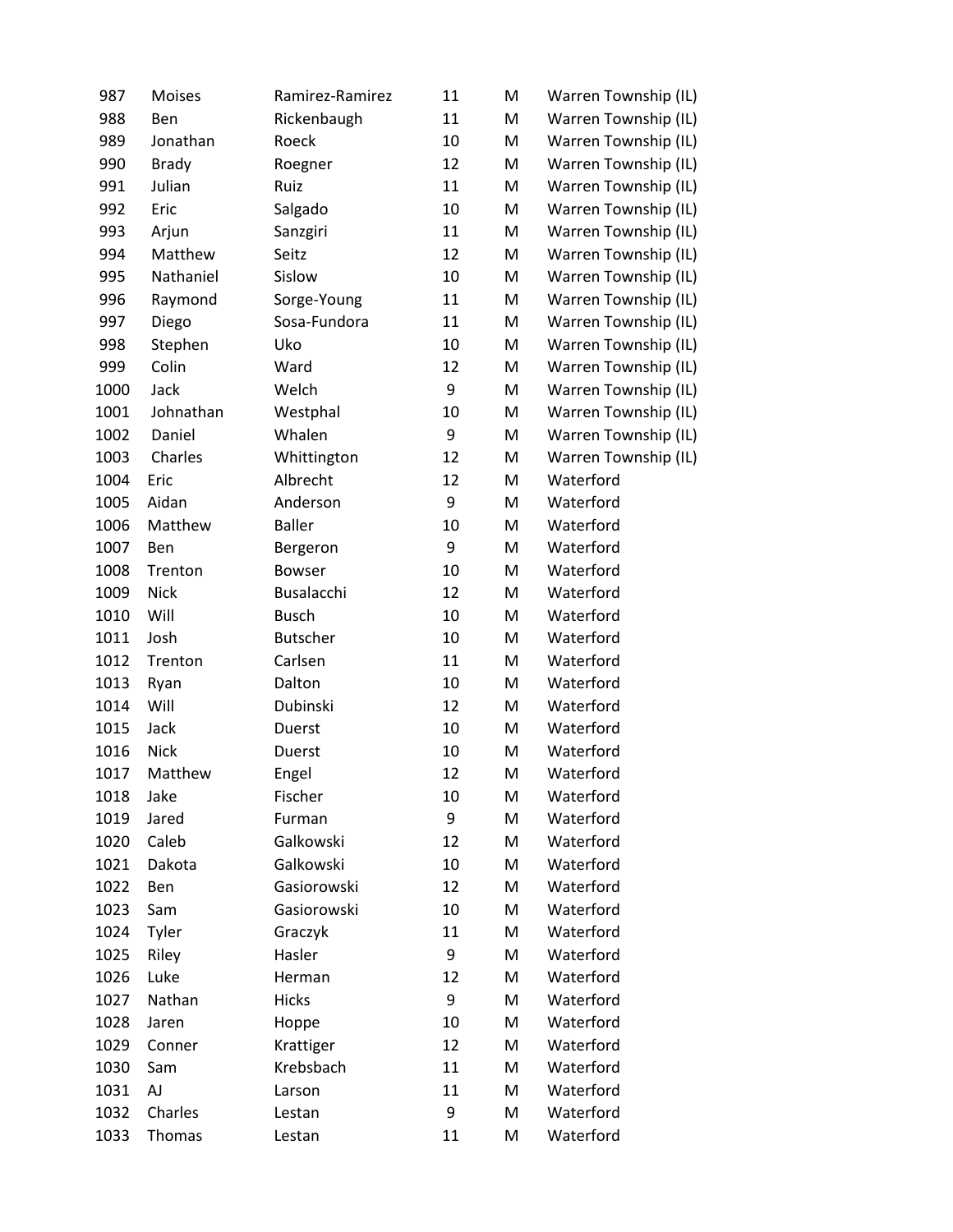| 1034 | Connor       | Louis          | 10 | M | Waterford |
|------|--------------|----------------|----|---|-----------|
| 1035 | lan          | Marino         | 10 | M | Waterford |
| 1036 | Doug         | Meier          | 9  | M | Waterford |
| 1037 | Vadim        | Muenter        | 10 | M | Waterford |
| 1038 | Antonio      | Murphy         | 11 | M | Waterford |
| 1039 | Jacob        | Muth           | 9  | M | Waterford |
| 1040 | Jacob        | Parajecki      | 10 | M | Waterford |
| 1041 | Luke         | Piccione       | 12 | M | Waterford |
| 1042 | <b>Miles</b> | Priefer        | 10 | M | Waterford |
| 1043 | Sean         | Pritchard      | 10 | M | Waterford |
| 1044 | Adam         | Schubring      | 10 | M | Waterford |
| 1045 | Joey         | Sucharski      | 10 | M | Waterford |
| 1046 | Ben          | Ulland         | 12 | M | Waterford |
| 1047 | Anthony      | Velez          | 10 | M | Waterford |
| 1048 | Cody         | Webster        | 9  | M | Waterford |
| 1049 | Josh         | Werry          | 12 | M | Waterford |
| 1050 | lan          | Williams       | 9  | M | Waterford |
| 1051 | Megan        | <b>Babcock</b> | 12 | F | Waterford |
| 1052 | Emily        | <b>Baker</b>   | 12 | F | Waterford |
| 1053 | Savanna      | <b>Barrios</b> | 9  | F | Waterford |
| 1054 | Gabby        | Bergeron       | 12 | F | Waterford |
| 1055 | Carson       | <b>Bragg</b>   | 10 | F | Waterford |
| 1056 | Mya          | Carlsen        | 10 | F | Waterford |
| 1057 | Eva          | Carrara        | 10 | F | Waterford |
| 1058 | Maria        | Carrara        | 12 | F | Waterford |
| 1059 | Tia          | Carrara        | 9  | F | Waterford |
| 1060 | Anabelle     | Cimoli         | 10 | F | Waterford |
| 1061 | Natalie      | Deaton         | 10 | F | Waterford |
| 1062 | Laura        | Dezoma         | 12 | F | Waterford |
| 1063 | Lauren       | <b>Dziak</b>   | 12 | F | Waterford |
| 1064 | Hannah       | Engel          | 11 | F | Waterford |
| 1065 | Abby         | Fehler         | 10 | F | Waterford |
| 1066 | Hannah       | <b>Hinners</b> | 10 | F | Waterford |
| 1067 | Ashley       | Kieckhefer     | 12 | F | Waterford |
| 1068 | Emma         | King           | 11 | F | Waterford |
| 1069 | Emily        | Krattley       | 12 | F | Waterford |
| 1070 | Christina    | Krupinski      | 10 | F | Waterford |
| 1071 | Lauren       | McAlonen       | 9  | F | Waterford |
| 1072 | Shaelyn      | <b>Mullins</b> | 9  | F | Waterford |
| 1073 | Lexi         | Neubauer       | 9  | F | Waterford |
| 1074 | Isabella     | North          | 9  | F | Waterford |
| 1075 | Emily        | Patzer         | 12 | F | Waterford |
| 1076 | Elizabeth    | Pollock        | 12 | F | Waterford |
| 1077 | Angelica     | Ramirez        | 9  | F | Waterford |
| 1078 | Kirsten      | Ranke          | 9  | F | Waterford |
| 1079 | Haleigh      | Reindl         | 10 | F | Waterford |
| 1080 | Lisel        | Rick           | 12 | F | Waterford |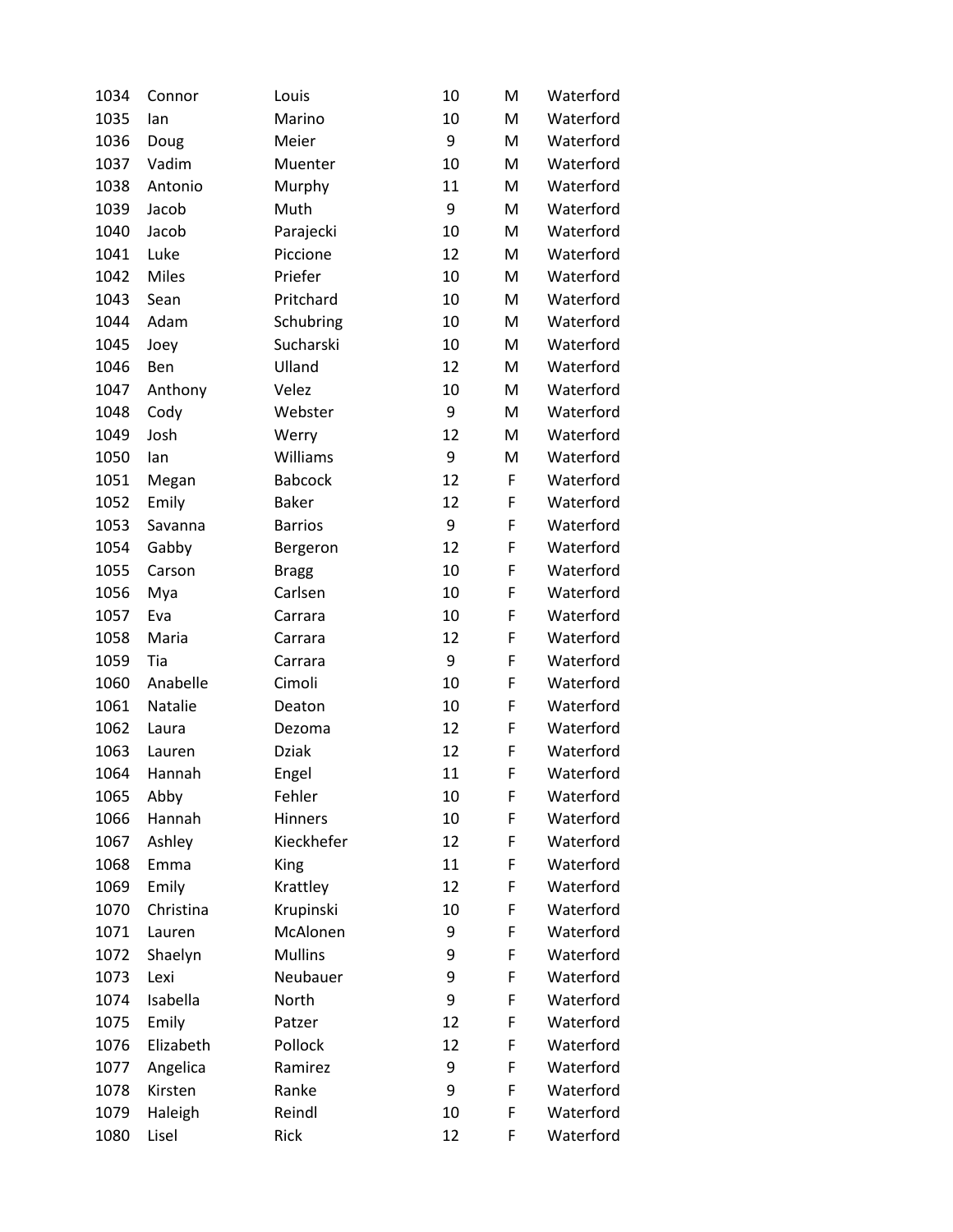| 1081 | Jenna           | Ritzman                 | 11 | F | Waterford     |
|------|-----------------|-------------------------|----|---|---------------|
| 1082 | Alyssa          | Rohner                  | 10 | F | Waterford     |
| 1083 | <b>Brooke</b>   | Walek                   | 9  | F | Waterford     |
| 1084 | Amanda          | Warner-Northrop         | 11 | F | Waterford     |
| 1085 | Madeline        | Weber                   | 10 | F | Waterford     |
| 1086 | Lexi            | Zabrowski               | 10 | F | Waterford     |
| 1087 | Alexandria      | Zeman                   | 10 | F | Waterford     |
| 1088 | Arnulfo         | Alejo                   | 12 | M | Waukegan (IL) |
| 1089 | Jose            | Anaya                   | 10 | M | Waukegan (IL) |
| 1090 | Samuel          | Below                   | 12 | M | Waukegan (IL) |
| 1091 | Frenz           | Dela Cruz               | 11 | M | Waukegan (IL) |
| 1092 | Artemio         | Galindo                 | 10 | M | Waukegan (IL) |
| 1093 | Marcos          | Garcia                  | 10 | M | Waukegan (IL) |
| 1094 | Julian          | Lazcon                  | 11 | M | Waukegan (IL) |
| 1095 | Aaron           | Lenz                    | 12 | M | Waukegan (IL) |
| 1096 | Oscar           | Mandujano               | 11 | M | Waukegan (IL) |
| 1097 | Cristian        | Quiroz                  | 9  | M | Waukegan (IL) |
| 1098 | Ramon           | Ramirez                 | 12 | M | Waukegan (IL) |
| 1099 | Emmanuel        | Rodriguez Jr.           | 11 | M | Waukegan (IL) |
| 1100 | Samuel de Jesus | <b>Torres Rodriguez</b> | 12 | M | Waukegan (IL) |
| 1101 | Chad            | Van Horn                | 12 | M | Waukegan (IL) |
| 1102 | George          | Vazquez                 | 10 | M | Waukegan (IL) |
| 1103 | Kayle           | Wynn                    | 11 | M | Waukegan (IL) |
| 1104 | Kyle            | Wynn                    | 12 | M | Waukegan (IL) |
| 1105 | Ana             | Aguilar                 | 10 | F | Waukegan (IL) |
| 1106 | Cynthia         | Alcala                  | 11 | F | Waukegan (IL) |
| 1107 | <b>Nelly</b>    | Arellano                | 10 | F | Waukegan (IL) |
| 1108 | Mirian          | <b>Barajas</b>          | 10 | F | Waukegan (IL) |
| 1109 | Josie           | <b>Blake</b>            | 11 | F | Waukegan (IL) |
| 1110 | Angela          | Constantino             | 12 | F | Waukegan (IL) |
| 1111 | Maritza         | Esqueda-Medina          | 12 | F | Waukegan (IL) |
| 1112 | Yolanda         | Galan                   | 10 | F | Waukegan (IL) |
| 1113 | Perla           | Garcia                  | 9  | F | Waukegan (IL) |
| 1114 | Maria           | Garcia-Lara             | 12 | F | Waukegan (IL) |
| 1115 | Diana           | Garcia-Villagomez       | 10 | F | Waukegan (IL) |
| 1116 | Jacklyn         | Hernandez               | 9  | F | Waukegan (IL) |
| 1117 | Tyanna          | Jones                   | 11 | F | Waukegan (IL) |
| 1118 | Michelle        | Luu                     | 12 | F | Waukegan (IL) |
| 1119 | Sara            | Medina                  | 12 | F | Waukegan (IL) |
| 1120 | Judith          | Mendez                  | 11 | F | Waukegan (IL) |
| 1121 | Alicia          | Miller                  | 12 | F | Waukegan (IL) |
| 1122 | Cecilia         | Miranda                 | 12 | F | Waukegan (IL) |
| 1123 | Jocelyn         | Olayo                   | 10 | F | Waukegan (IL) |
| 1124 | Ashley          | Reyes                   | 11 | F | Waukegan (IL) |
| 1125 | Yvette          | Rodriguez               | 9  | F | Waukegan (IL) |
| 1126 | Bella           | <b>Berg</b>             | 9  | F | Waukesha West |
| 1127 | Amanda          | Connolly                | 10 | F | Waukesha West |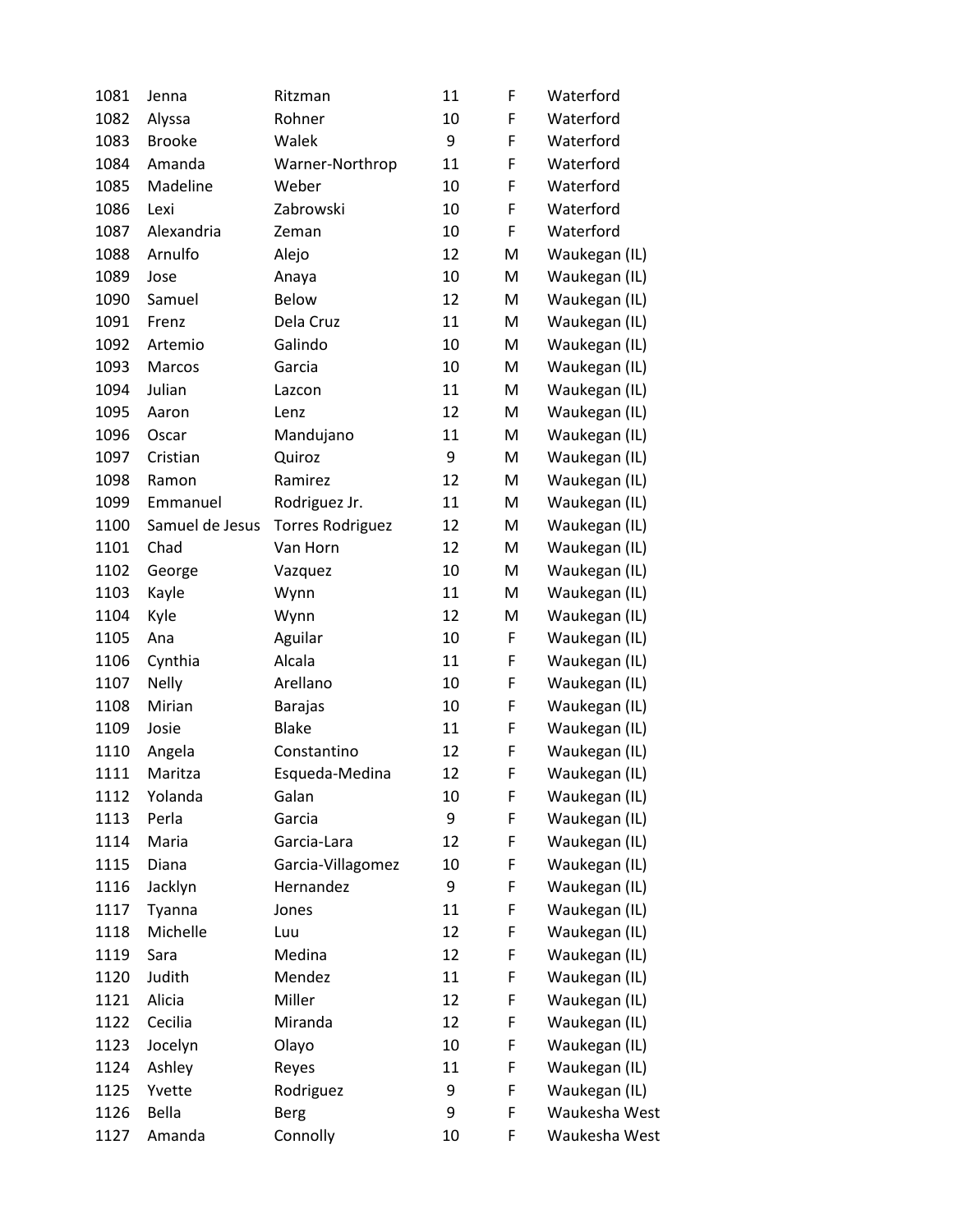| 1128 | Megan         | Crawford          | 12 | F | Waukesha West  |
|------|---------------|-------------------|----|---|----------------|
| 1129 | Lindsey       | Dobyns            | 10 | F | Waukesha West  |
| 1130 | Emily         | Green             | 10 | F | Waukesha West  |
| 1131 | Bryanna       | Hanson            | 11 | F | Waukesha West  |
| 1132 | Samantha      | Hanson            | 11 | F | Waukesha West  |
| 1133 | Katie         | Jacobson          | 11 | F | Waukesha West  |
| 1134 | Kaylee        | Keller            | 9  | F | Waukesha West  |
| 1135 | Becca         | Langer            | 10 | F | Waukesha West  |
| 1136 | Emma          | Langer            | 12 | F | Waukesha West  |
| 1137 | Sara          | Lanning           | 12 | F | Waukesha West  |
| 1138 | Ellie         | Lemm              | 10 | F | Waukesha West  |
| 1139 | Erica         | Liesen            | 11 | F | Waukesha West  |
| 1140 | Rebecca       | Liesen            | 11 | F | Waukesha West  |
| 1141 | <b>Brooke</b> | Lytle             | 9  | F | Waukesha West  |
| 1142 | Gianna        | Mecozzi           | 10 | F | Waukesha West  |
| 1143 | Emma          | Raasch            | 9  | F | Waukesha West  |
| 1144 | Emma          | Rathmann          | 11 | F | Waukesha West  |
| 1145 | Ashley        | Scherf            | 11 | F | Waukesha West  |
| 1146 | Kate          | Schwerman         | 11 | F | Waukesha West  |
| 1147 | Kaitlyn       | Smetana           | 9  | F | Waukesha West  |
| 1148 | <b>Brooke</b> | Studnicki         | 9  | F | Waukesha West  |
| 1149 | Kallysa       | Taylor            | 11 | F | Waukesha West  |
| 1150 | Grace         | Werner            | 9  | F | Waukesha West  |
| 1151 | Nathan        | <b>Brendemihl</b> | 9  | M | West Bend West |
| 1152 | <b>Brad</b>   | Clemetson         | 10 | M | West Bend West |
| 1153 | AJ            | DeTuncq           | 9  | M | West Bend West |
| 1154 | Jeffrey       | Dick-Garcia       | 11 | M | West Bend West |
| 1155 | Aaron         | Eckert            | 10 | M | West Bend West |
| 1156 | <b>Thomas</b> | Eichner           | 12 | M | West Bend West |
| 1157 | Devin         | Gehrke            | 10 | M | West Bend West |
| 1158 | Jordan        | Gehrke            | 12 | M | West Bend West |
| 1159 | Mason         | Geib              | 12 | M | West Bend West |
| 1160 | Noah          | Gullickson        | 10 | M | West Bend West |
| 1161 | Luke          | Guttormson        | 10 | M | West Bend West |
| 1162 | Noah          | Hanson            | 11 | M | West Bend West |
| 1163 | Max           | Hardy             | 12 | M | West Bend West |
| 1164 | Peyton        | Janto             | 10 | M | West Bend West |
| 1165 | Hayden        | Kolowrat          | 10 | M | West Bend West |
| 1166 | Austin        | Kosmatka          | 9  | M | West Bend West |
| 1167 | Garrison      | Kozlowski         | 11 | M | West Bend West |
| 1168 | Tyler         | Kozlowski         | 12 | M | West Bend West |
| 1169 | Jarett        | Krause            | 12 | M | West Bend West |
| 1170 | Hunter        | Leonhard          | 10 | M | West Bend West |
| 1171 | Lucian        | Lucas             | 11 | M | West Bend West |
| 1172 | Austin        | Newsom            | 9  | M | West Bend West |
| 1173 | Adam          | Nielsen           | 9  | M | West Bend West |
| 1174 | Evan          | Patten            | 11 | M | West Bend West |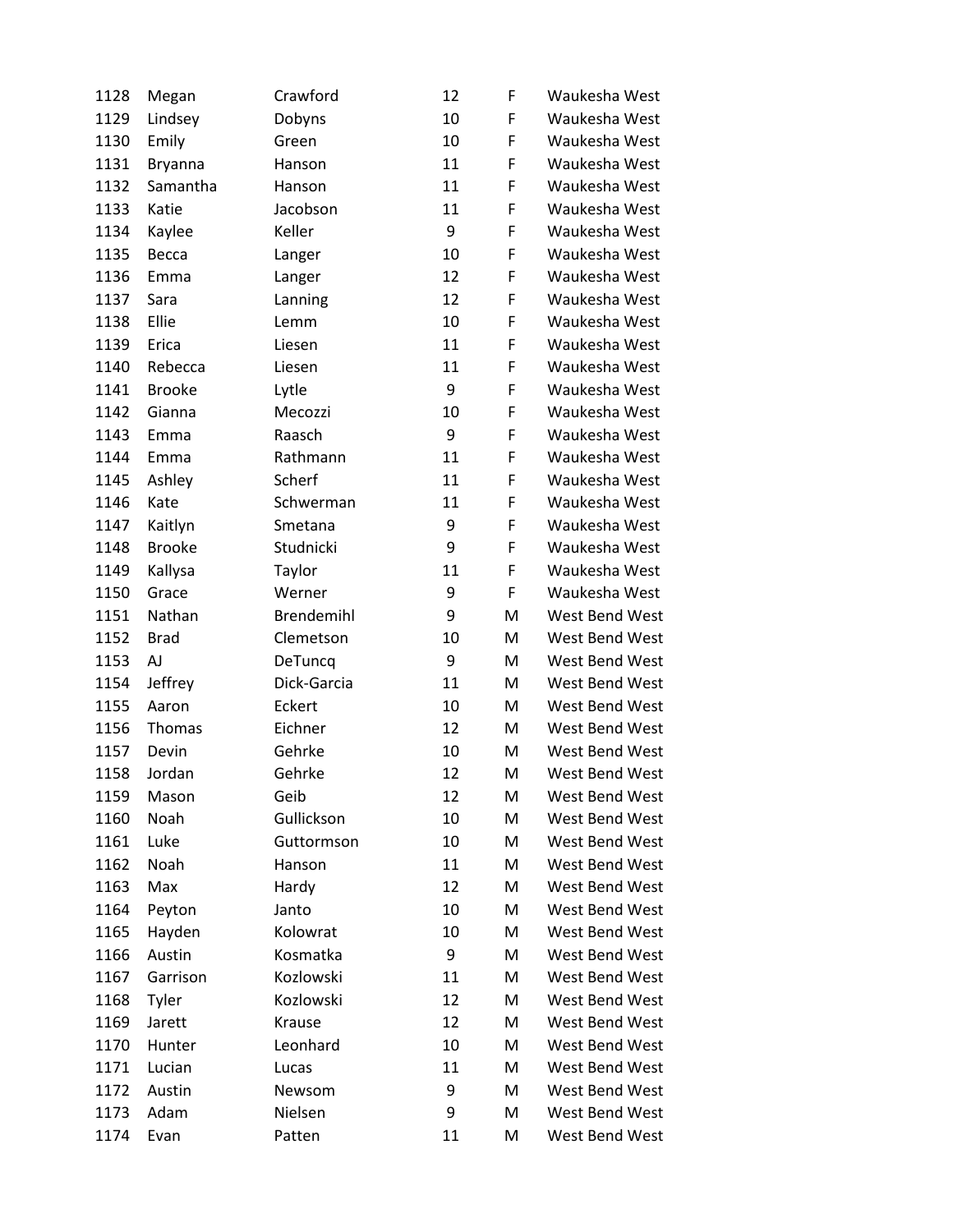| 1175 | Mitch          | Pfeil           | 9  | M | West Bend West |
|------|----------------|-----------------|----|---|----------------|
| 1176 | Gavin          | Pickett         | 9  | M | West Bend West |
| 1177 | Aaron          | Pierce          | 11 | M | West Bend West |
| 1178 | <b>Bryce</b>   | Prinz           | 10 | M | West Bend West |
| 1179 | Christian      | Reseburg        | 9  | M | West Bend West |
| 1180 | Max            | Ruelle          | 10 | M | West Bend West |
| 1181 | Gabe           | Salinas         | 9  | M | West Bend West |
| 1182 | Jaden          | Salinas         | 11 | M | West Bend West |
| 1183 | Roman          | <b>Skurek</b>   | 10 | M | West Bend West |
| 1184 | Matt           | Stoll           | 12 | M | West Bend West |
| 1185 | Alex           | Suelflow        | 9  | M | West Bend West |
| 1186 | Liam           | Sweeney         | 9  | M | West Bend West |
| 1187 | Noah           | Wilkens         | 9  | M | West Bend West |
| 1188 | Brittany       | Alexander       | 10 | F | West Bend West |
| 1189 | Leah           | <b>Botting</b>  | 12 | F | West Bend West |
| 1190 | <b>Brianna</b> | <b>Bralich</b>  | 10 | F | West Bend West |
| 1191 | Libby          | <b>Brugger</b>  | 12 | F | West Bend West |
| 1192 | Julia          | <b>Buettner</b> | 9  | F | West Bend West |
| 1193 | Tori           | <b>Burns</b>    | 11 | F | West Bend West |
| 1194 | Jessica        | <b>Butters</b>  | 11 | F | West Bend West |
| 1195 | Katelyn        | <b>Butters</b>  | 11 | F | West Bend West |
| 1196 | Cortney        | Chesak          | 10 | F | West Bend West |
| 1197 | Megan          | Cook            | 11 | F | West Bend West |
| 1198 | Emily          | Craig           | 9  | F | West Bend West |
| 1199 | Kirsten        | DeLuka          | 9  | F | West Bend West |
| 1200 | Sarah          | Devenport       | 11 | F | West Bend West |
| 1201 | Caroline       | Dick-Garcia     | 11 | F | West Bend West |
| 1202 | Ife            | Ekunsanmi       | 12 | F | West Bend West |
| 1203 | Lewis          | Emily           | 9  | F | West Bend West |
| 1204 | Sami           | George          | 10 | F | West Bend West |
| 1205 | Leah           | Gudex           | 11 | F | West Bend West |
| 1206 | Victoria       | Hunt            | 10 | F | West Bend West |
| 1207 | Abby           | Janto           | 12 | F | West Bend West |
| 1208 | Alexis         | Johnson         | 12 | F | West Bend West |
| 1209 | Veronica       | Kazemba         | 12 | F | West Bend West |
| 1210 | Caroline       | <b>Krebs</b>    | 12 | F | West Bend West |
| 1211 | Amanda         | Marshall        | 10 | F | West Bend West |
| 1212 | Tait           | Mauland         | 11 | F | West Bend West |
| 1213 | Julia          | Mc Clain        | 10 | F | West Bend West |
| 1214 | Olivia         | Mc Clain        | 10 | F | West Bend West |
| 1215 | Laiken         | Morgan          | 11 | F | West Bend West |
| 1216 | Danielle       | Nealey          | 9  | F | West Bend West |
| 1217 | Alyssa         | Prinz           | 11 | F | West Bend West |
| 1218 | <b>Brianna</b> | Renner          | 10 | F | West Bend West |
| 1219 | Pavlinec       | Romi            | 9  | F | West Bend West |
| 1220 | Hailey         | Rubisch         | 11 | F | West Bend West |
| 1221 | Mary Kate      | Schmidt         | 11 | F | West Bend West |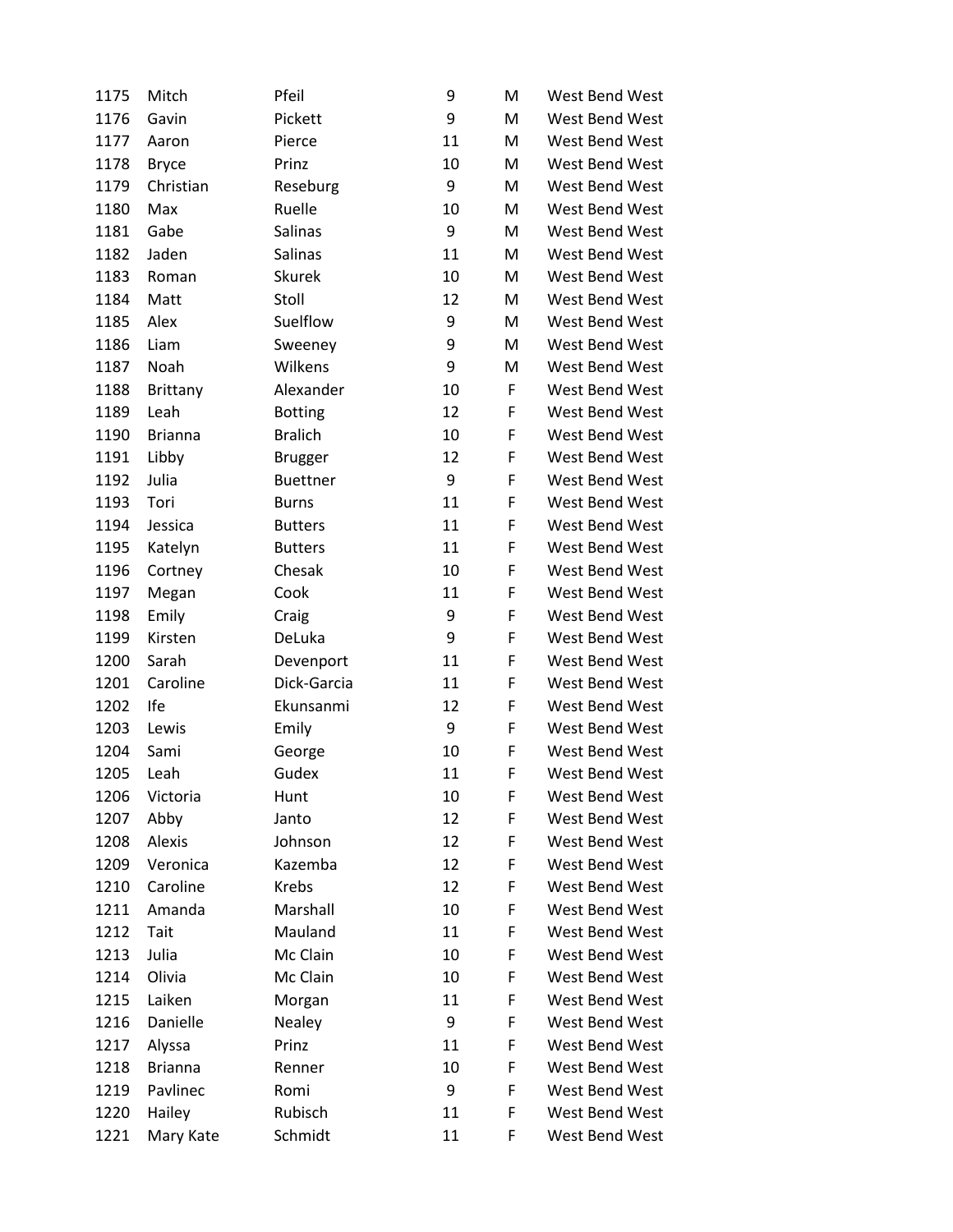| 1222 | Kayla          | Schneider       | 12 | F | West Bend West      |
|------|----------------|-----------------|----|---|---------------------|
| 1223 | Elizabeth      | Schreiber       | 12 | F | West Bend West      |
| 1224 | Madeline       | Schreiber       | 10 | F | West Bend West      |
| 1225 | Carly          | Schultz         | 11 | F | West Bend West      |
| 1226 | Hunter         | Schutz          | 10 | F | West Bend West      |
| 1227 | Faith          | Sindicic        | 10 | F | West Bend West      |
| 1228 | Aimee          | Solheim         | 12 | F | West Bend West      |
| 1229 | Haley          | Thomson         | 10 | F | West Bend West      |
| 1230 | Katherine      | Wanie           | 10 | F | West Bend West      |
| 1231 | Lauren         | Waraksa         | 10 | F | West Bend West      |
| 1232 | Sara           | Zamzow          | 10 | F | West Bend West      |
| 1233 | Austin         | Adams           | 9  | M | <b>Wilmot Union</b> |
| 1234 | Tristan        | Azevedo         | 10 | M | <b>Wilmot Union</b> |
| 1235 | Isaac          | <b>Bruley</b>   | 10 | M | Wilmot Union        |
| 1236 | Matt           | Cieslak         | 11 | M | <b>Wilmot Union</b> |
| 1237 | Shawn          | Davis           | 9  | M | <b>Wilmot Union</b> |
| 1238 | <b>Brennan</b> | Diedrich        | 9  | M | Wilmot Union        |
| 1239 | Kyle           | Diedrich        | 9  | M | <b>Wilmot Union</b> |
| 1240 | <b>Brad</b>    | Eidson          | 11 | M | Wilmot Union        |
| 1241 | Jimmy          | Graham          | 12 | M | <b>Wilmot Union</b> |
| 1242 | Nathan         | Loeffler        | 11 | M | <b>Wilmot Union</b> |
| 1243 | <b>Brock</b>   | Muzzy           | 10 | M | Wilmot Union        |
| 1244 | Ryan           | Ott             | 11 | M | Wilmot Union        |
| 1245 | Jordan         | Paulsen         | 9  | M | Wilmot Union        |
| 1246 | Nathan         | quade           | 9  | M | <b>Wilmot Union</b> |
| 1247 | Alex           | Schmidt         | 12 | M | Wilmot Union        |
| 1248 | Jack           | Stoppenbach     | 10 | M | <b>Wilmot Union</b> |
| 1249 | Matthew        | Strother        | 12 | M | <b>Wilmot Union</b> |
| 1250 | Alex           | Wank            | 9  | M | Wilmot Union        |
| 1251 | Rick           | Zuehls          | 10 | M | <b>Wilmot Union</b> |
| 1252 | Abbie          | Alter           | 12 | F | <b>Wilmot Union</b> |
| 1253 | Rebecca        | Alter           | 12 | F | Wilmot Union        |
| 1254 | Alana          | Bell            | 9  | F | <b>Wilmot Union</b> |
| 1255 | Rachel         | <b>Bixler</b>   | 11 | F | <b>Wilmot Union</b> |
| 1256 | Danica         | <b>Brouille</b> | 11 | F | <b>Wilmot Union</b> |
| 1257 | Zoe            | Glass           | 11 | F | Wilmot Union        |
| 1258 | Claire         | Griffin         | 11 | F | <b>Wilmot Union</b> |
| 1259 | Kordan         | Kopp            | 10 | F | <b>Wilmot Union</b> |
| 1260 | Heather        | Mortensen       | 11 | F | <b>Wilmot Union</b> |
| 1261 | Samantha       | Porter          | 11 | F | Wilmot Union        |
| 1262 | Tannis         | Rossow          | 9  | F | <b>Wilmot Union</b> |
| 1263 | Tayla          | Simek           | 11 | F | <b>Wilmot Union</b> |
| 1264 | Deja           | Simpson         | 11 | F | Wilmot Union        |
| 1265 | Mckenzie       | <b>Stiller</b>  | 11 | F | Wilmot Union        |
| 1266 | Hannah         | Vozel           | 11 | F | <b>Wilmot Union</b> |
| 1267 | Emily          | Walter          | 12 | F | <b>Wilmot Union</b> |
| 1268 | Smith          | Aguilar         | 11 | M | Badger              |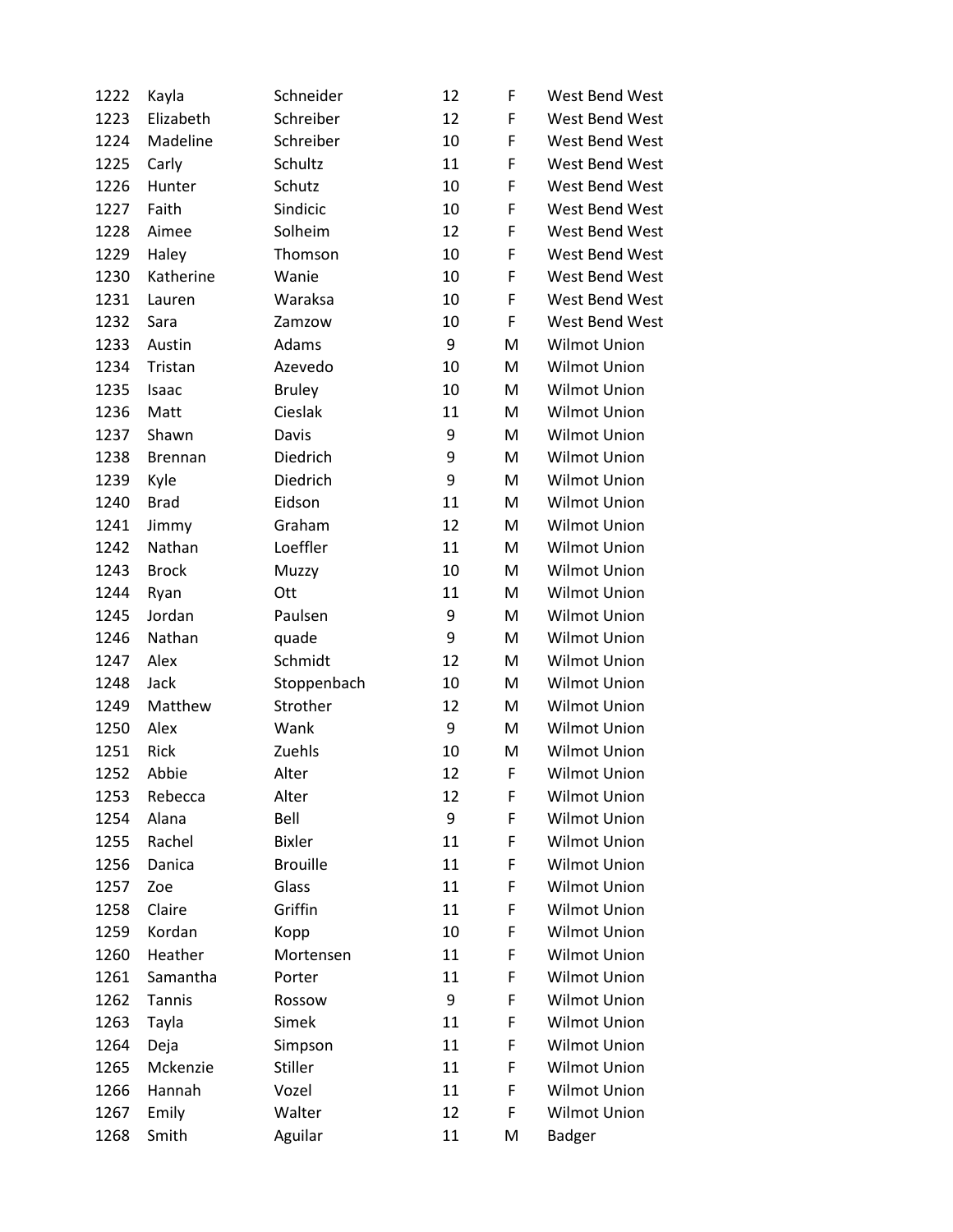| 1269 | Logan          | Allen          | 9  | M | <b>Badger</b> |
|------|----------------|----------------|----|---|---------------|
| 1270 | Miguel         | <b>Barrera</b> | 11 | M | Badger        |
| 1271 | <b>Nick</b>    | <b>Befort</b>  | 9  | M | <b>Badger</b> |
| 1272 | Sean           | Borman         | 11 | M | Badger        |
| 1273 | Cade           | Carpenter      | 10 | M | <b>Badger</b> |
| 1274 | Carson         | Derda          | 9  | M | Badger        |
| 1275 | Jacob          | Dertz          | 11 | M | Badger        |
| 1276 | Vincent        | Divito         | 9  | M | <b>Badger</b> |
| 1277 | Nathan         | Dyer           | 9  | M | <b>Badger</b> |
| 1278 | Kevin          | Garfias        | 9  | M | <b>Badger</b> |
| 1279 | Jordan         | Gates          | 11 | M | Badger        |
| 1280 | Charlie        | Giese          | 10 | M | Badger        |
| 1281 | Mario          | Gomez          | 11 | M | <b>Badger</b> |
| 1282 | Gustavo        | Gordillo       | 10 | M | <b>Badger</b> |
| 1283 | Noah           | Guaderrama     | 9  | M | <b>Badger</b> |
| 1284 | Carson         | Gundlach       | 10 | M | <b>Badger</b> |
| 1285 | Will           | Hamilton       | 11 | M | <b>Badger</b> |
| 1286 | Keegan         | Hasse          | 9  | M | Badger        |
| 1287 | Dicter         | Hernandez      | 12 | M | <b>Badger</b> |
| 1288 | Edgar          | Hernandez      | 10 | M | <b>Badger</b> |
| 1289 | <b>Brandon</b> | Hirschmann     | 9  | M | Badger        |
| 1290 | John           | Holeman        | 12 | M | <b>Badger</b> |
| 1291 | <b>Bradley</b> | Kase           | 9  | M | <b>Badger</b> |
| 1292 | Jared          | Keenan         | 11 | M | <b>Badger</b> |
| 1293 | Stephen        | Klok           | 9  | M | <b>Badger</b> |
| 1294 | Andrew         | Klug           | 9  | M | Badger        |
| 1295 | Jordan         | Koehling       | 10 | M | <b>Badger</b> |
| 1296 | Logan          | Koehling       | 9  | M | <b>Badger</b> |
| 1297 | Tyler          | Kopydlowski    | 12 | M | <b>Badger</b> |
| 1298 | CJ             | Kozham         | 9  | M | <b>Badger</b> |
| 1299 | Matt           | Kretsch        | 10 | M | <b>Badger</b> |
| 1300 | Corbin         | Larkin         | 10 | M | <b>Badger</b> |
| 1301 | Gabriel        | Lee            | 9  | M | <b>Badger</b> |
| 1302 | John           | Marak          | 11 | M | <b>Badger</b> |
| 1303 | Peter          | Merry          | 10 | M | Badger        |
| 1304 | David          | Mikrut         | 11 | M | <b>Badger</b> |
| 1305 | Josh           | Nordenson      | 10 | M | Badger        |
| 1306 | Caleb          | Opsal          | 10 | M | Badger        |
| 1307 | Jeff           | Peters         | 9  | M | Badger        |
| 1308 | Andrew         | Ploch          | 12 | M | <b>Badger</b> |
| 1309 | Doug           | Reuss          | 11 | M | <b>Badger</b> |
| 1310 | Colin          | Ring           | 9  | M | Badger        |
| 1311 | Patrick        | Ring           | 11 | M | <b>Badger</b> |
| 1312 | Cody           | Sadikoff       | 12 | M | Badger        |
| 1313 | Ricardo        | Sanchez        | 9  | M | Badger        |
| 1314 | Jacob          | Schmieg        | 11 | M | <b>Badger</b> |
| 1315 | Cruse          | Schuster       | 11 | M | Badger        |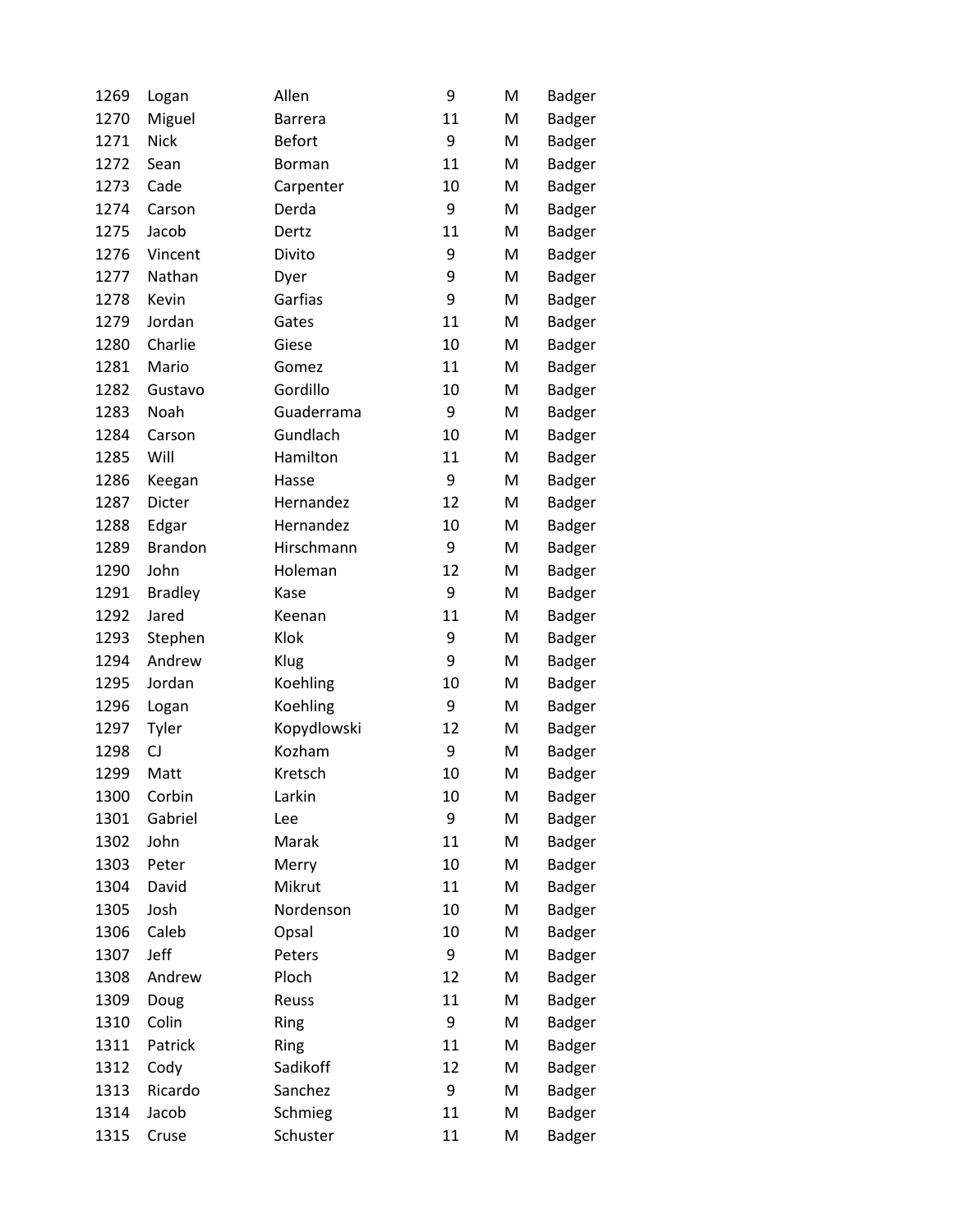| 1316 | Noah           | Sepke          | 11 | M | Badger          |
|------|----------------|----------------|----|---|-----------------|
| 1317 | Robinson       | Seth           | 9  | M | Badger          |
| 1318 | <b>Nick</b>    | Stefan         | 10 | M | <b>Badger</b>   |
| 1319 | Tim            | Von Seth       | 11 | M | <b>Badger</b>   |
| 1320 | Logan          | Wilits         | 9  | M | <b>Badger</b>   |
| 1321 | Jordan         | Ziegler        | 10 | M | Badger          |
| 1322 | Zander         | Zilly          | 11 | M | Badger          |
| 1323 | Julia          | Adams          | 12 | F | Badger          |
| 1324 | Grace          | Bahr           | 10 | F | Badger          |
| 1325 | <b>Bridget</b> | <b>Bartal</b>  | 12 | F | <b>Badger</b>   |
| 1326 | Pandora        | <b>Butler</b>  | 9  | F | <b>Badger</b>   |
| 1327 | Lisa           | Ceisel         | 10 | F | <b>Badger</b>   |
| 1328 | Genavy         | Cervantes      | 10 | F | Badger          |
| 1329 | Taylor         | Chappell       | 11 | F | <b>Badger</b>   |
| 1330 | Emily          | Clausen        | 11 | F | <b>Badger</b>   |
| 1331 | Lucci          | DiVito         | 10 | F | <b>Badger</b>   |
| 1332 | Metta          | DiVito         | 10 | F | <b>Badger</b>   |
| 1333 | Sammi          | DiVito         | 12 | F | Badger          |
| 1334 | Elle           | Elmudesi       | 11 | F | <b>Badger</b>   |
| 1335 | Emily          | Faul           | 10 | F | <b>Badger</b>   |
| 1336 | Tessa          | Frederickson   | 10 | F | Badger          |
| 1337 | Taylor         | Garrells       | 10 | F | <b>Badger</b>   |
| 1338 | Megan          | Gibbs          | 11 | F | Badger          |
| 1339 | Cassidy        | Giese          | 11 | F | <b>Badger</b>   |
| 1340 | Sarah          | Hamilton       | 12 | F | Badger          |
| 1341 | Kayla          | Johnson        | 12 | F | Badger          |
| 1342 | Lexi           | Laramy         | 11 | F | <b>Badger</b>   |
| 1343 | Shelby         | McKinney       | 9  | F | Badger          |
| 1344 | Kaitlyn        | <b>McManus</b> | 12 | F | <b>Badger</b>   |
| 1345 | Camryn         | Mennenoh       | 9  | F | Badger          |
| 1346 | Cassi          | Mennenoh       | 12 | F | <b>Badger</b>   |
| 1347 | Rebecca        | Murray         | 12 | F | Badger          |
| 1348 | Isabelle       | Ovalle         | 10 | F | Badger          |
| 1349 | Kelsey         | Reece          | 9  | F | Badger          |
| 1350 | Olivia         | Schroeder      | 9  | F | Badger          |
| 1351 | Katie          | Schuster       | 10 | F | Badger          |
| 1352 | Monica         | <b>Starck</b>  | 12 | F | Badger          |
| 1353 | Christina      | Stefan         | 12 | F | <b>Badger</b>   |
| 1354 | Bella          | <b>Street</b>  | 12 | F | Badger          |
| 1355 | Arely          | <b>Tapia</b>   | 11 | F | <b>Badger</b>   |
| 1356 | Lindsey        | <b>Tapia</b>   | 11 | F | Badger          |
| 1357 | Tori           | Tiso           | 12 | F | Badger          |
| 1358 | Colleen        | Wall           | 9  | F | <b>Badger</b>   |
| 1359 | Erin           | Wruk           | 9  | F | Badger          |
| 1360 | Kayla          | Wruk           | 12 | F | Badger          |
| 1361 | Steven         | Crane          | 11 | M | Kenosha Tremper |
| 1362 | Ethan          | Davis          | 10 | M | Kenosha Tremper |